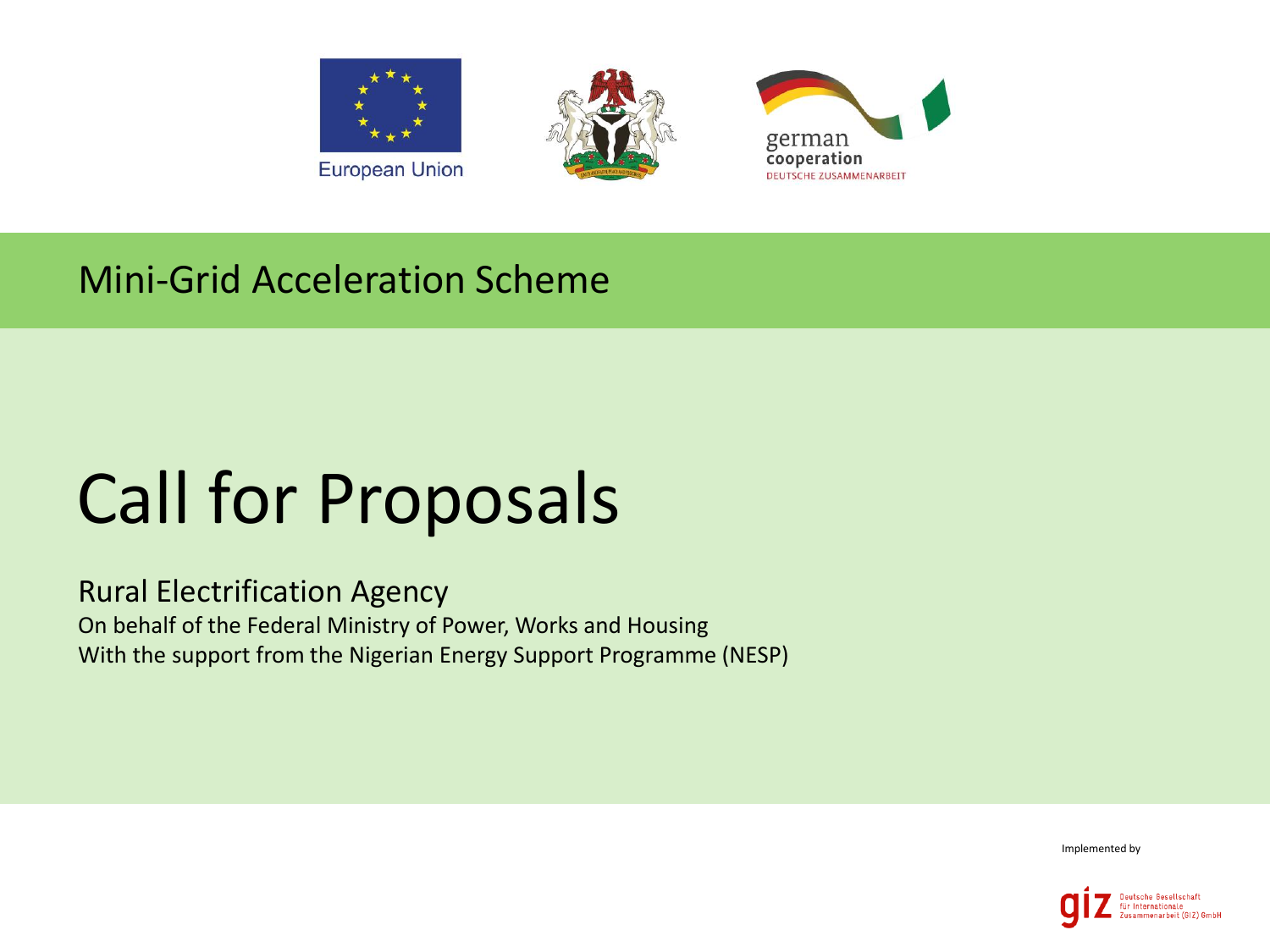### **Contents**

| 1. Overview of the<br><b>Call for Proposals</b>                                                                      | • Introducing the Mini-Grid Acceleration Scheme (MAS)<br>• Funding Mechanism and Benefits for Developers<br>• Technical Assistance and Introduction KeyMaker Model |  |
|----------------------------------------------------------------------------------------------------------------------|--------------------------------------------------------------------------------------------------------------------------------------------------------------------|--|
| • Timeline<br><b>2. Selection Process</b><br>• Introduction Odyssey<br>• Eligibility Criteria and Evaluation Process |                                                                                                                                                                    |  |
| Questions                                                                                                            |                                                                                                                                                                    |  |
| 3. Implementation<br><b>Process</b>                                                                                  | • Timeline<br>• Conditions Precedent<br>• Monitoring Stages                                                                                                        |  |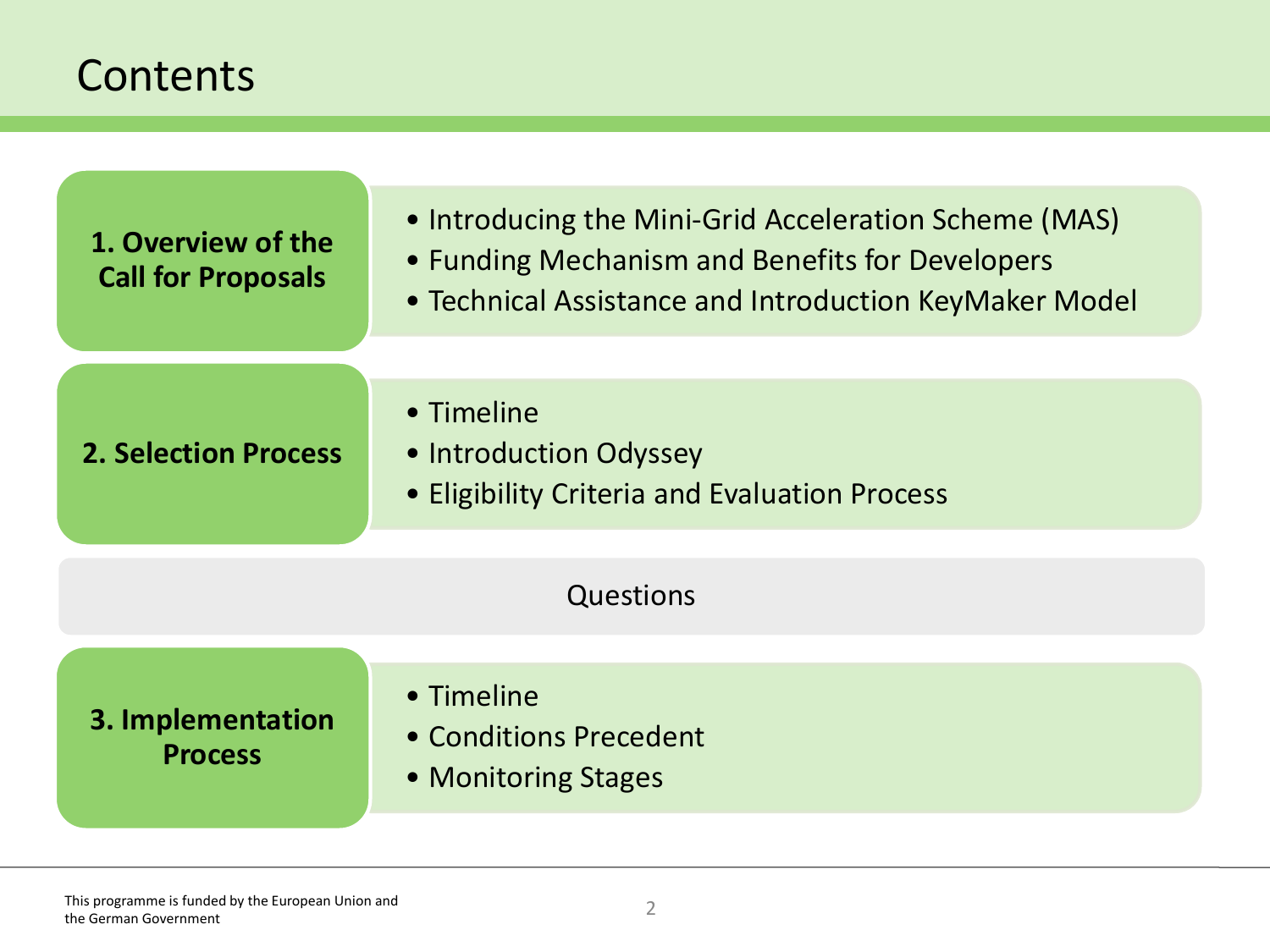

# Overview of the Call for Proposals

- Outline of the funding mechanism process
- Benefits for Developers
- Introduction to Technical Assistance and to the KeyMaker Model

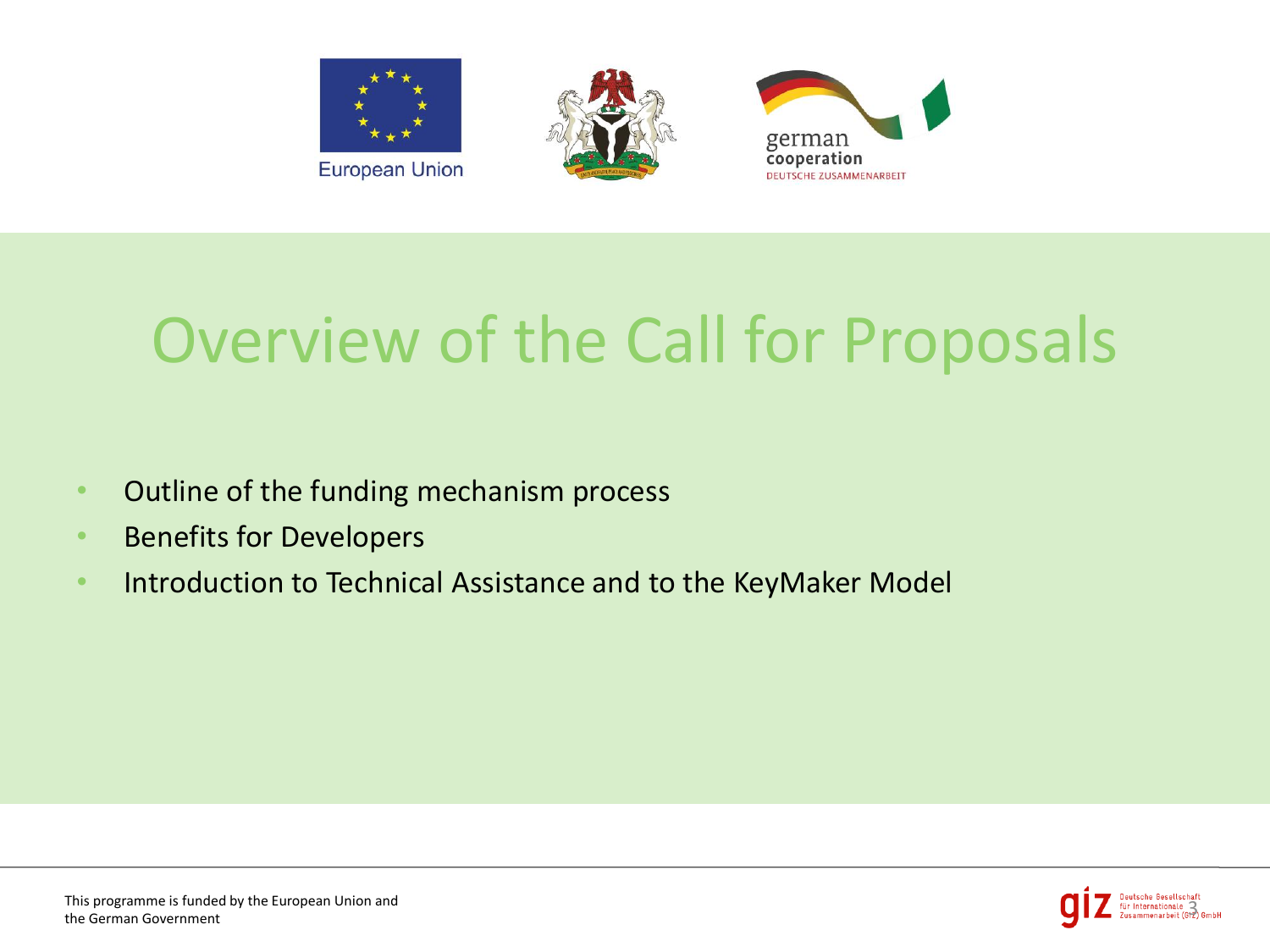Nationwide 1-step **open competitive tender** divided into 6 Lots

- Scheme Managers are FMPWH, REA, NESP, the European Union and the German Government (+ Observers)
- Aim to provide **21,000 customers** with access to reliable electricity at an affordable tariff via the support to privately-led off-grid solar mini-grid projects

### Funding Mechanisms

**Partial capital in-kind grants Total Value of EUR 6 Million**

- Procurement of distribution assets of EUR 1 Million in value each
- Allocated to each of Nigeria's geopolitical zones



- Pool of short-term experts
- Provision of technical and transaction advisory support to Scheme Managers and to selected bidders for the awarded projects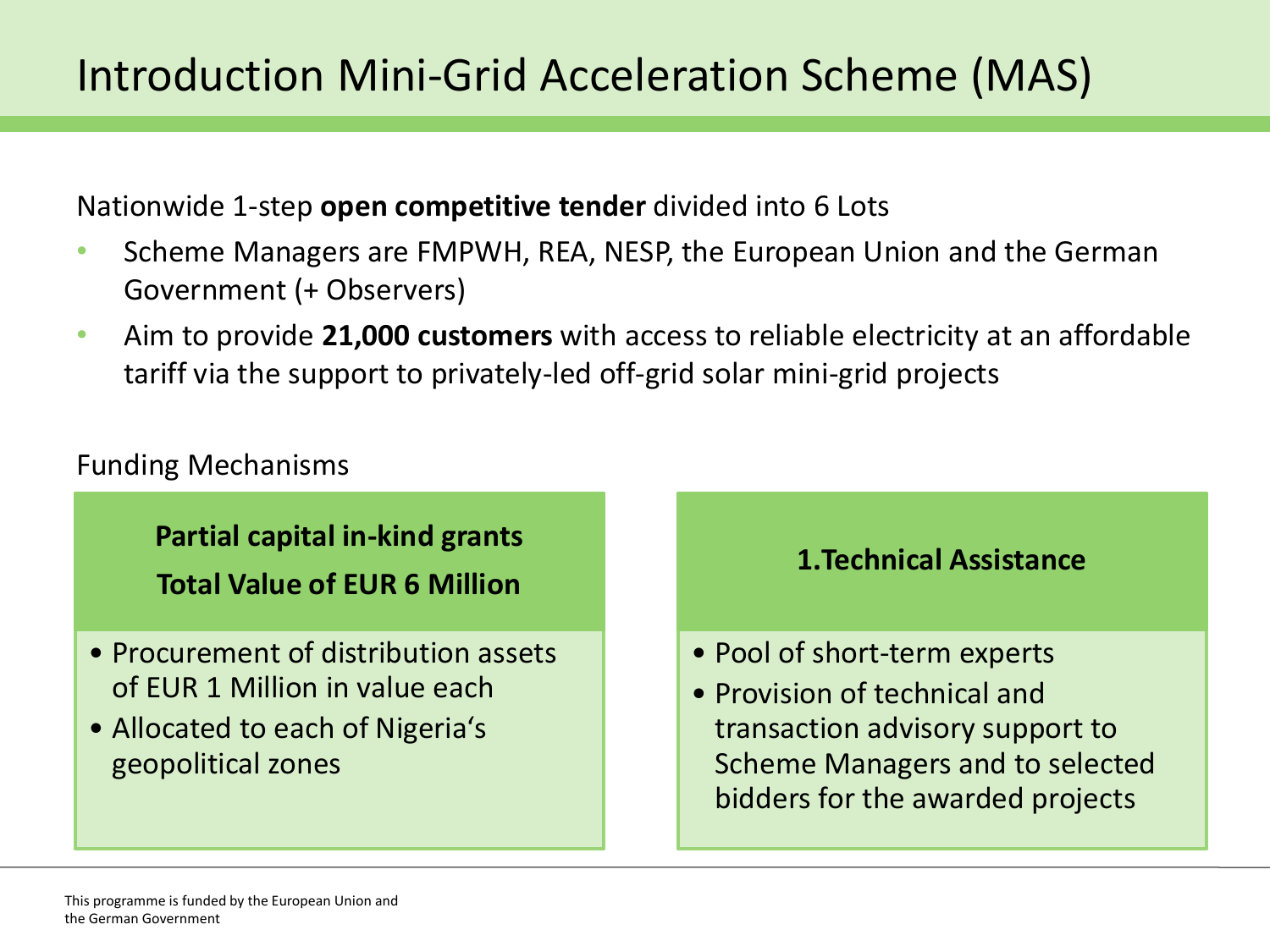### Funding Mechanism Process

In-kind grants with total amount of **EUR 6 Million**

Divided into 6 even parts of EUR 1 Million each. Each  $1/6$ <sup>th</sup> to be allocated to one geopolitical zone = lot.

Bidders to submit projects per lot, with plan to achieve 3,500 effective connections in one or more sites for that lot. Total private investment should be a minimum of 50% of the total investment.

Submissions will be ranked for each lot. Grant resources to be allocated to the first ranked bidder for each lot individually and always for the maximum grant allowed per lot (EUR 1 Million).

In case of excess in any lot, excess will be distibuted across other lots where demand for subsidies exceeds allocated grant resources. Ratio 50:50 grant/private investment ratio will be maintained in all cases.

1.

2.

3.

4.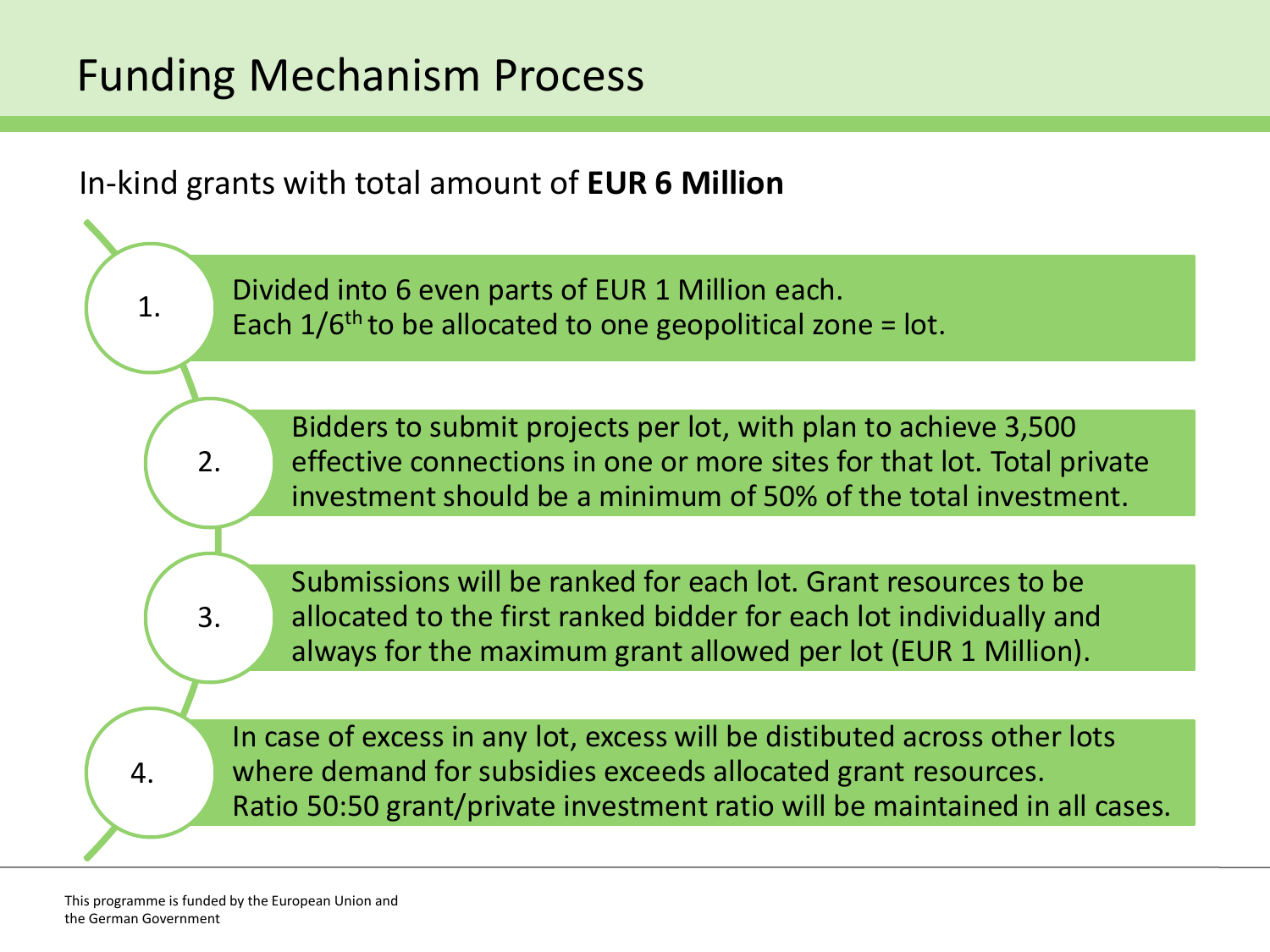### Funding Mechanism Details I

- Sites can be freely selected by bidders
- Bidders can apply for all lots, but can only be awarded a **maximum of two lots**  (Bidders must indicate preferred lots in their proposal if applying for more than two Lots)
- Each lot should aim for a total of 4,000 and an effective minimum of 3,500 connections
- All bidders to partner with a local business for implementation of a **KeyMaker Model** alongside the mini-grid business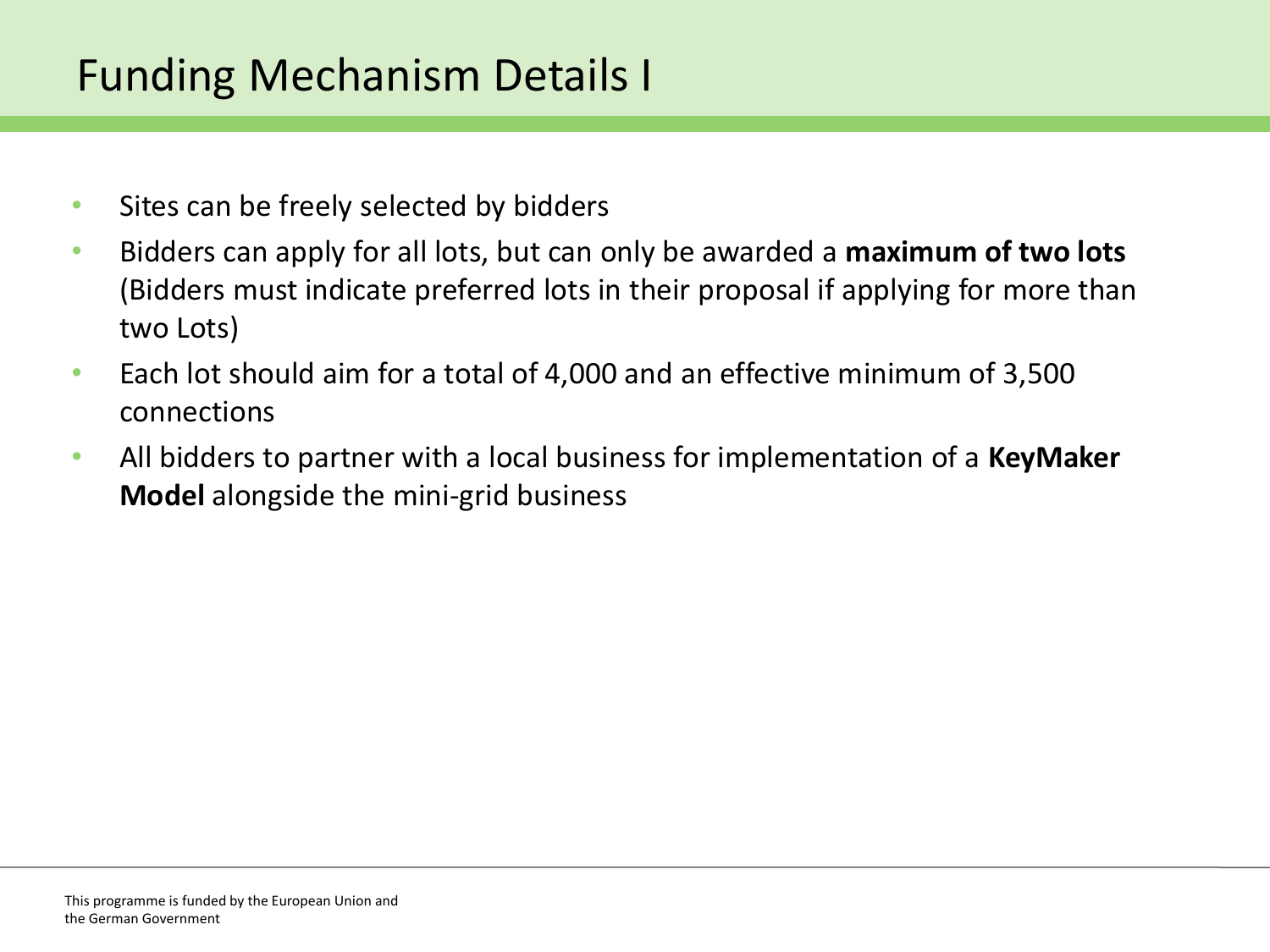### Funding Mechanism Details II

- Grant will cover costs of **purchase and procurement** of grid code compliant distribution equipment from the distribution box of the power station until the meter (excl. the meter)
	- Poles
	- Cables
	- Grid connection (Dropdown lines)
- Generation and metering assets, transportation and installation of all assets to be covered by bidders
- In case there is grant excess (i.e. distribution assets less expensive than EUR 1 Million), NESP will consider to add additional locally purchased equipment e.g. meters with remaining grant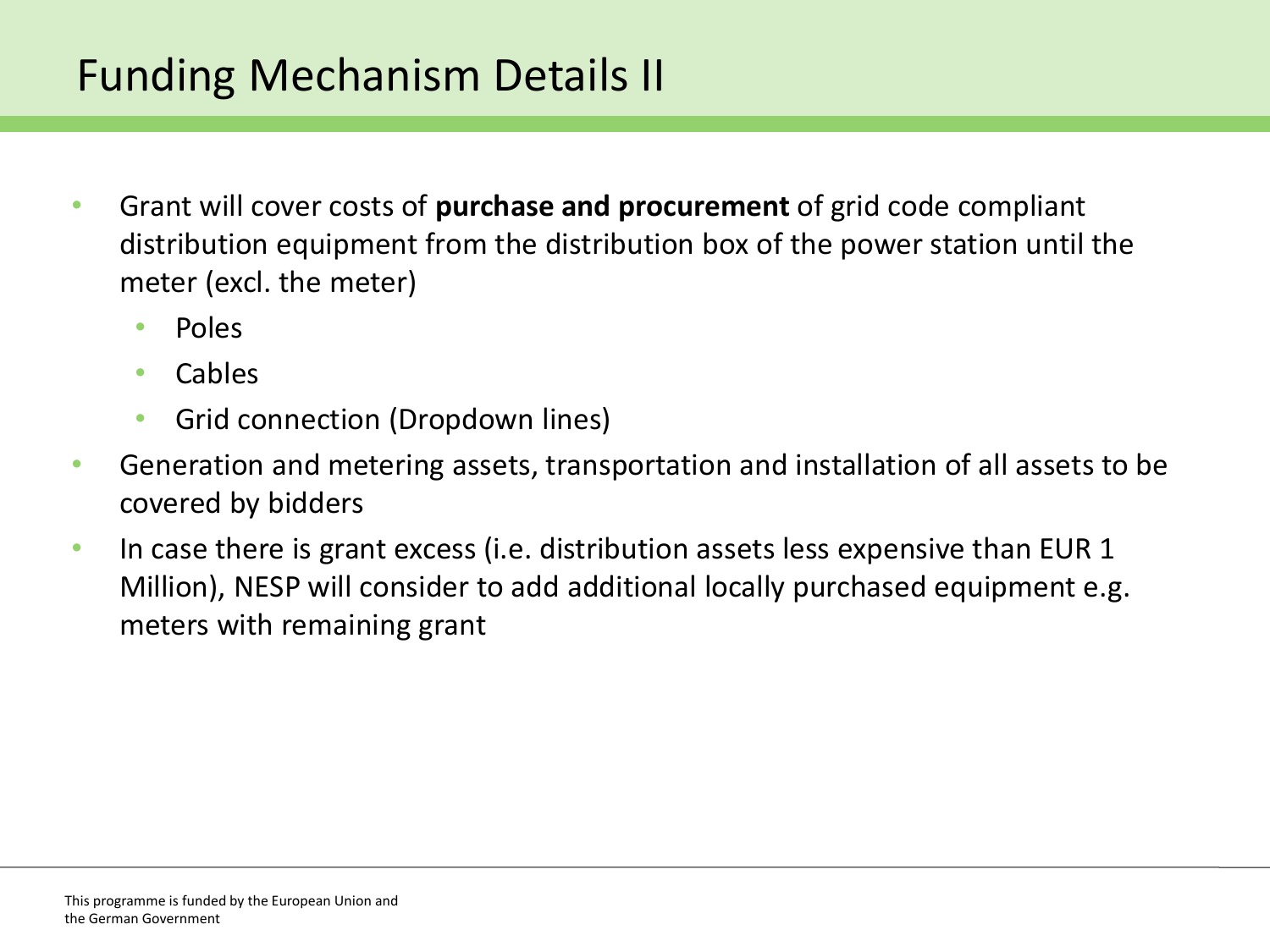### **Technical Assistance will be provided to all selected bidders**

Pool of transaction, finance, engineering and legal consultants to assist with:

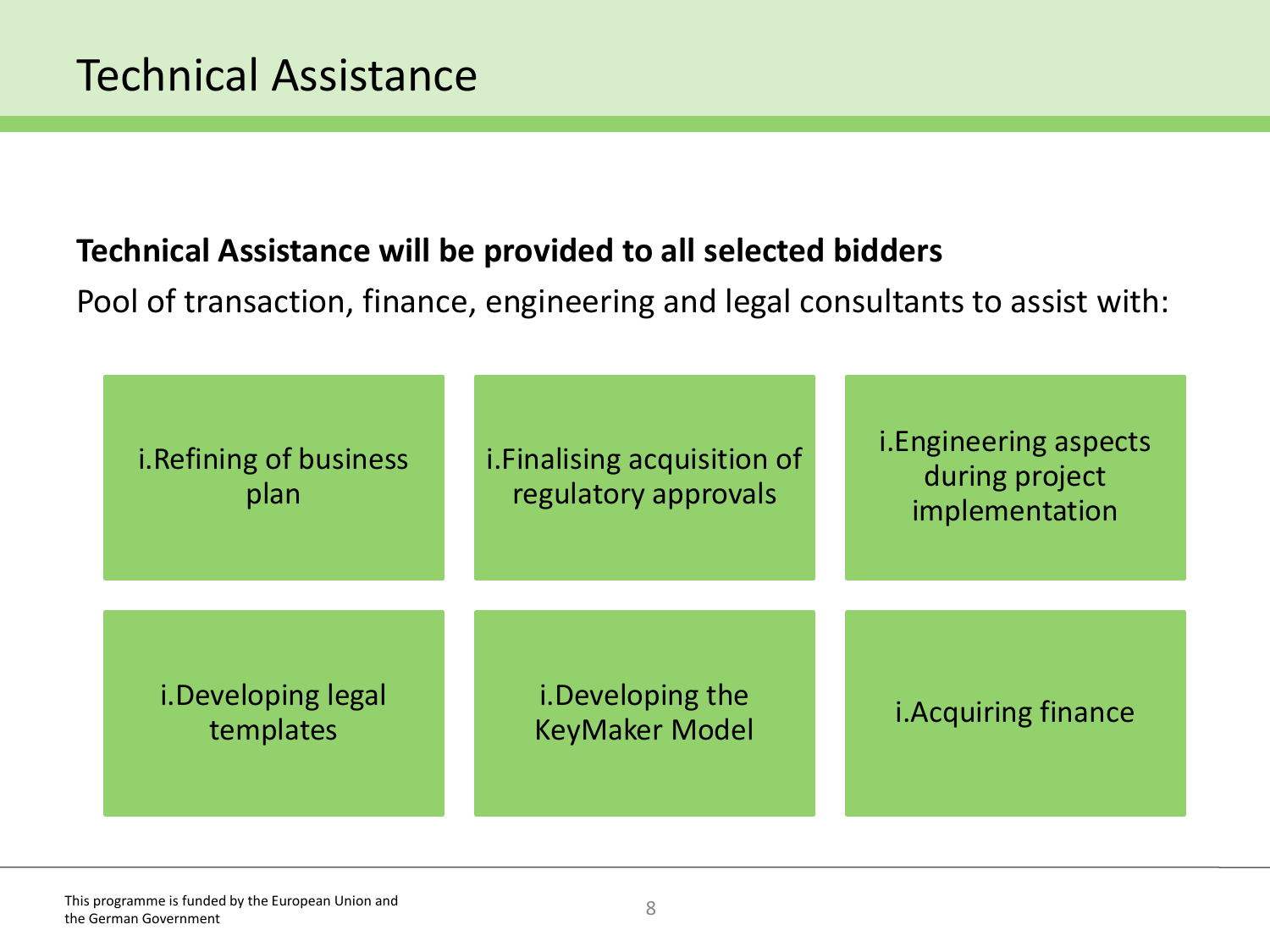### Introduction to the KeyMaker Model

Electricity provision acts as an **enabler for KeyMaker activities**:

Related business opportunities with synergies to the mini-grid business and value chains that open up through electricity provision

### Examples:

- Freezing and wholesale distribution of fish
- Processing, freezing and wholesale distribution of beef



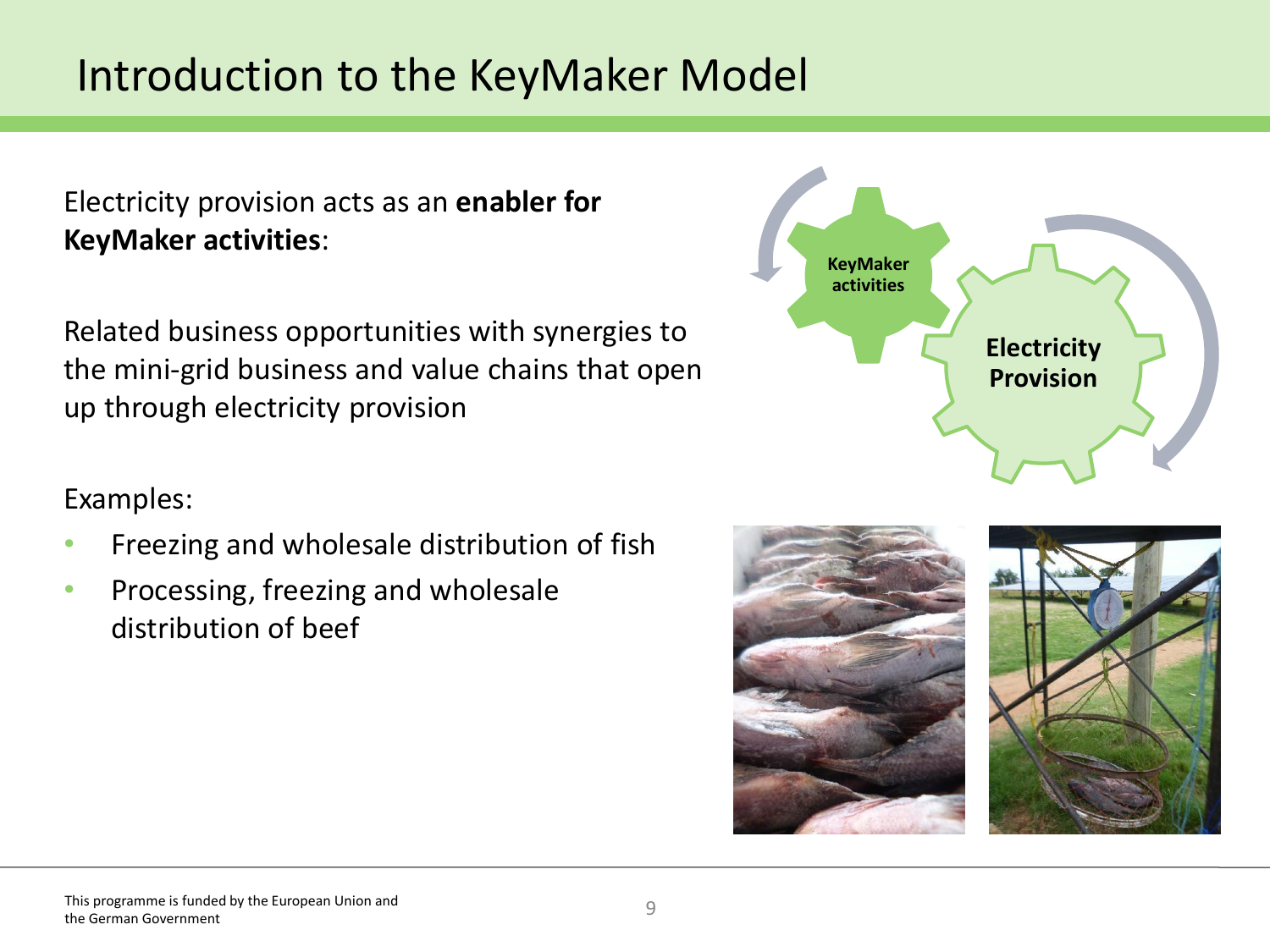All proposals to contain the following in relation to the KeyMaker Model:

- **Letter of Intent** co-signed with partner firm for implementation of the KeyMaker Model, including broad outline of how partnership will look like
- **Expected revenue and cost calculations** based on sound data references and analysis
- **Outline of synergies** to existing business
- **Implementation plan** for KeyMaker specific activities at a minimum of one site per lot (recommendation is more than one site)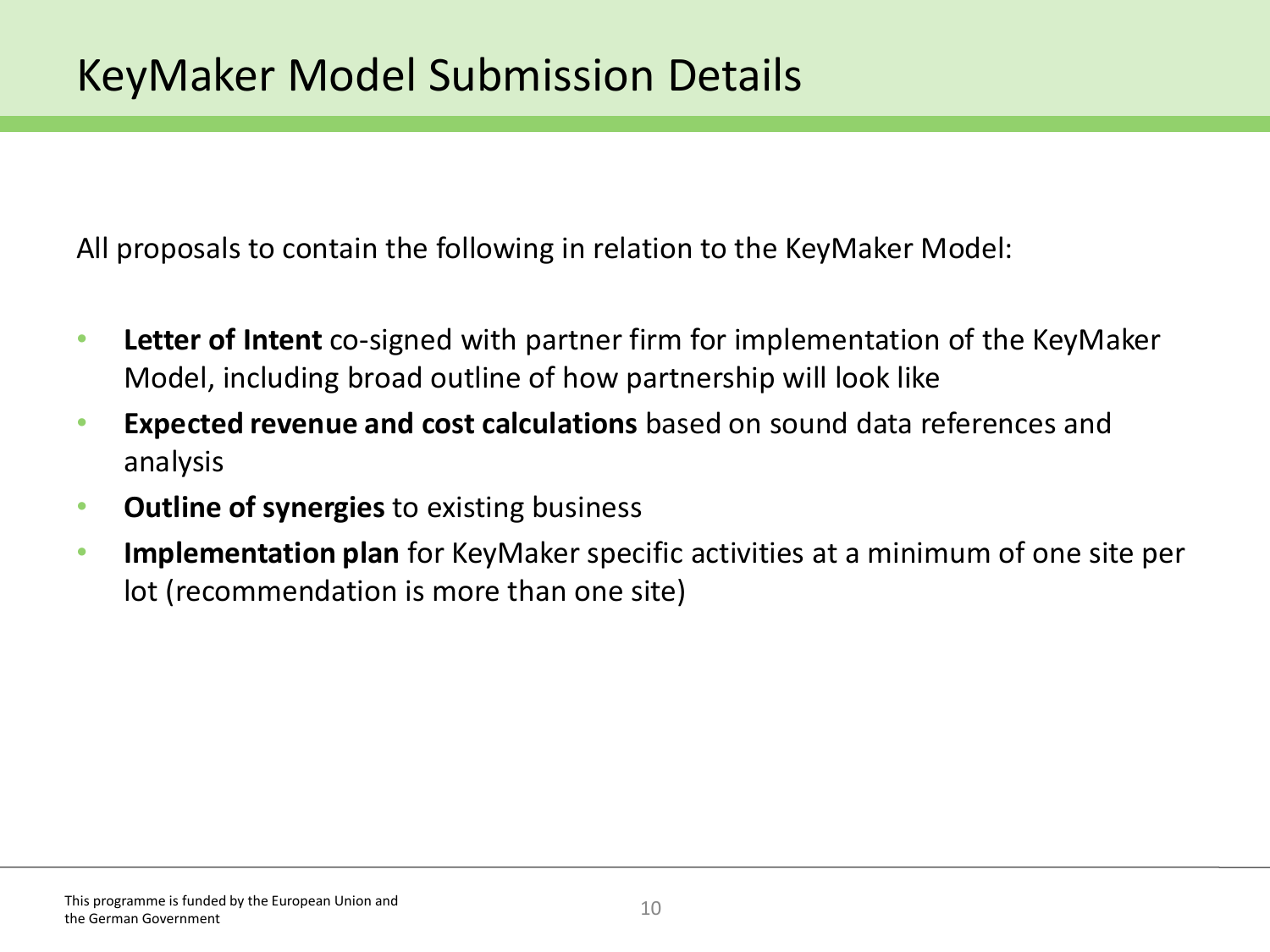### Summary of MAS Benefits to Developers

- $\sqrt{\phantom{a}}$  Developers can choose sites freely
- EUR 2 Million in in-kind grant assets for total of 7,000 effective connections
- $\checkmark$  Technical Assistance to be provided by leading experts
- KeyMaker Model providing additional revenue stream
- $\checkmark$  Potential access to debt finance through increased project revenues
- Shorter than other tenders with lower transaction costs, as 1 step tender only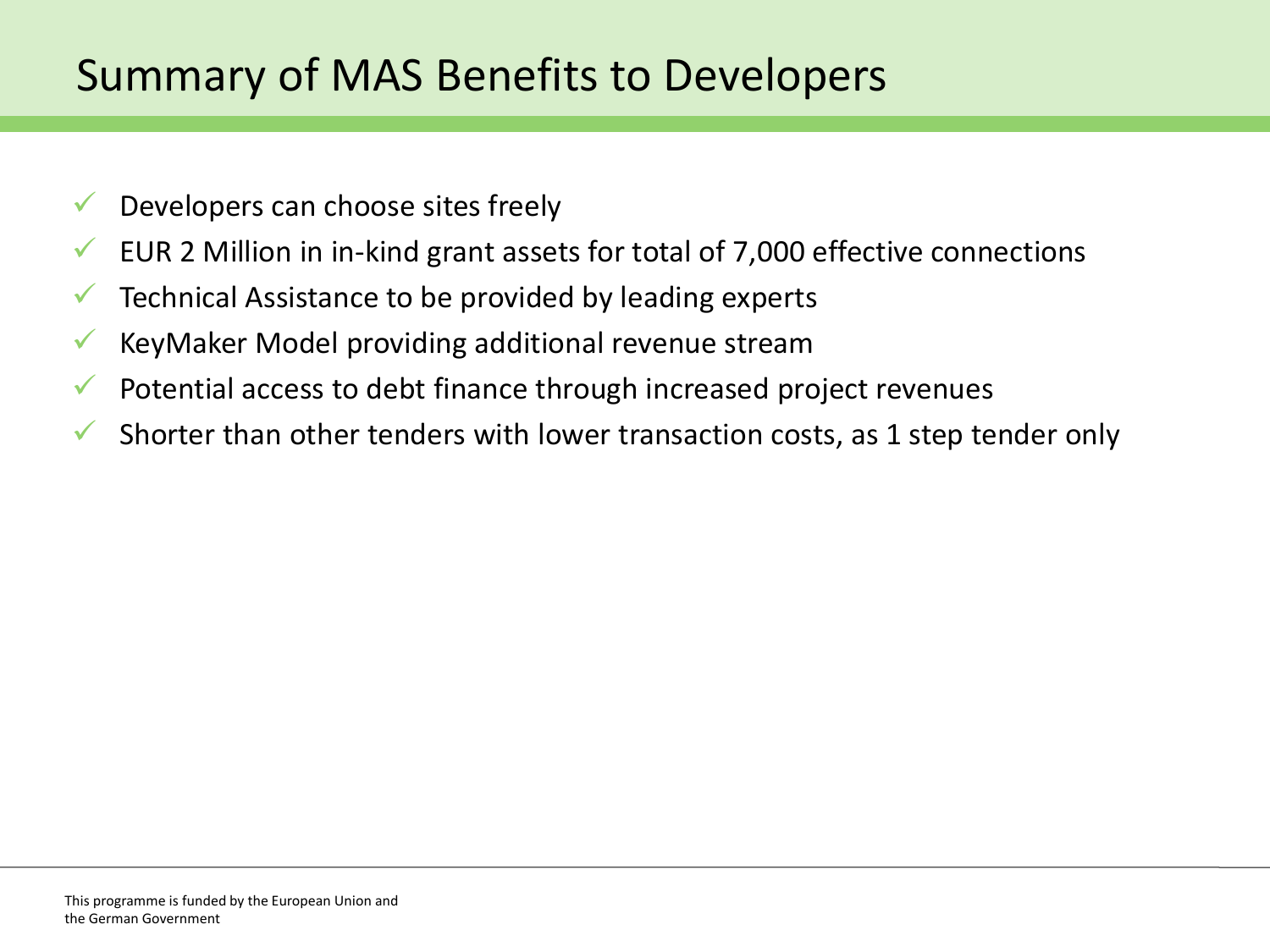

# Selection Process

- Timeline for Call for Proposals
- Introduction Odyssey
- Evaluation and Publication of Results
- Assessment Overview and Deep Dive into Eligibility Criteria
- Evaluation Methodology and Discussion of Key Aspects
- Technical Specs and Minimum Service Level Requirements

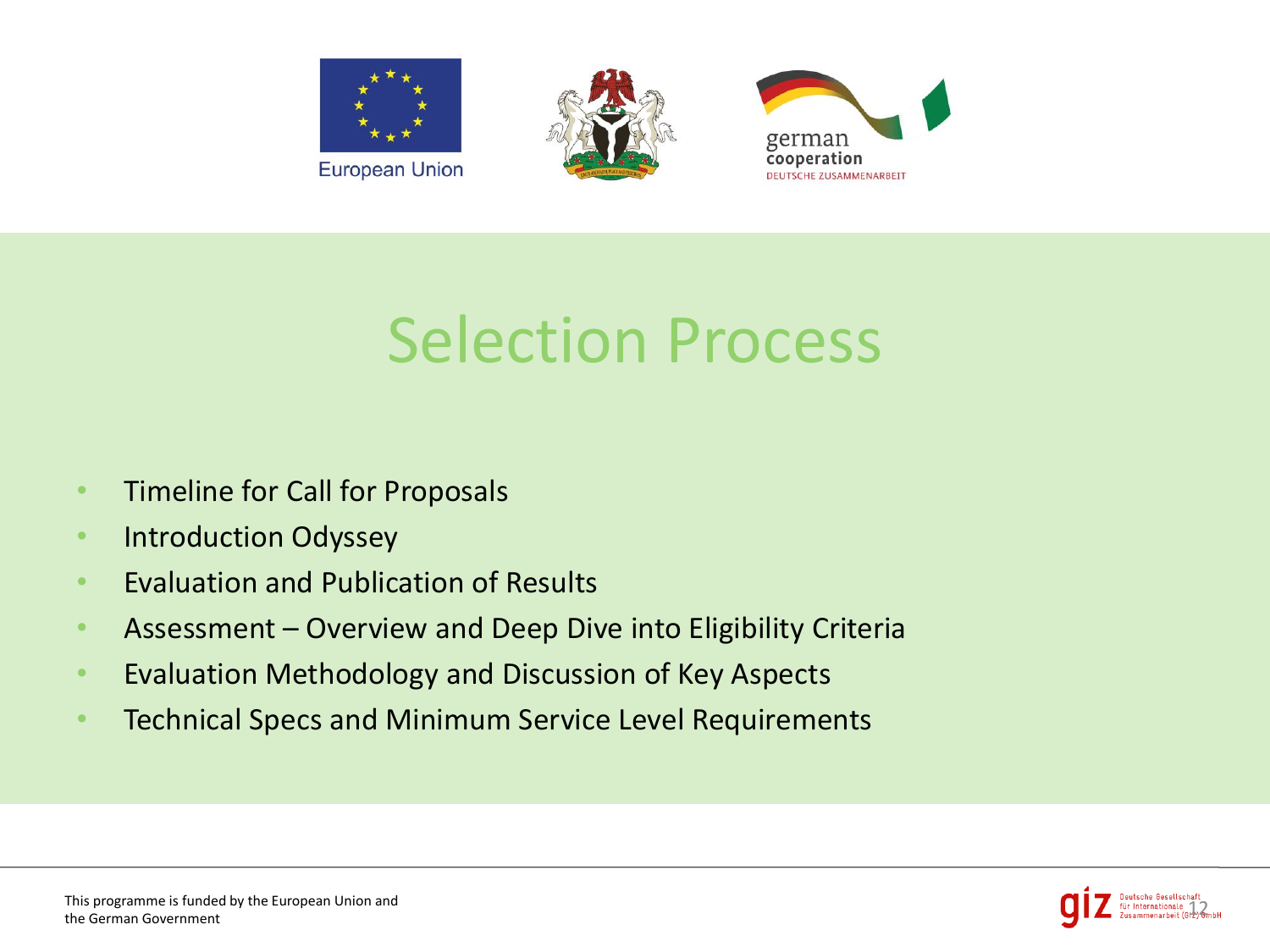### Timeline for Selection Process

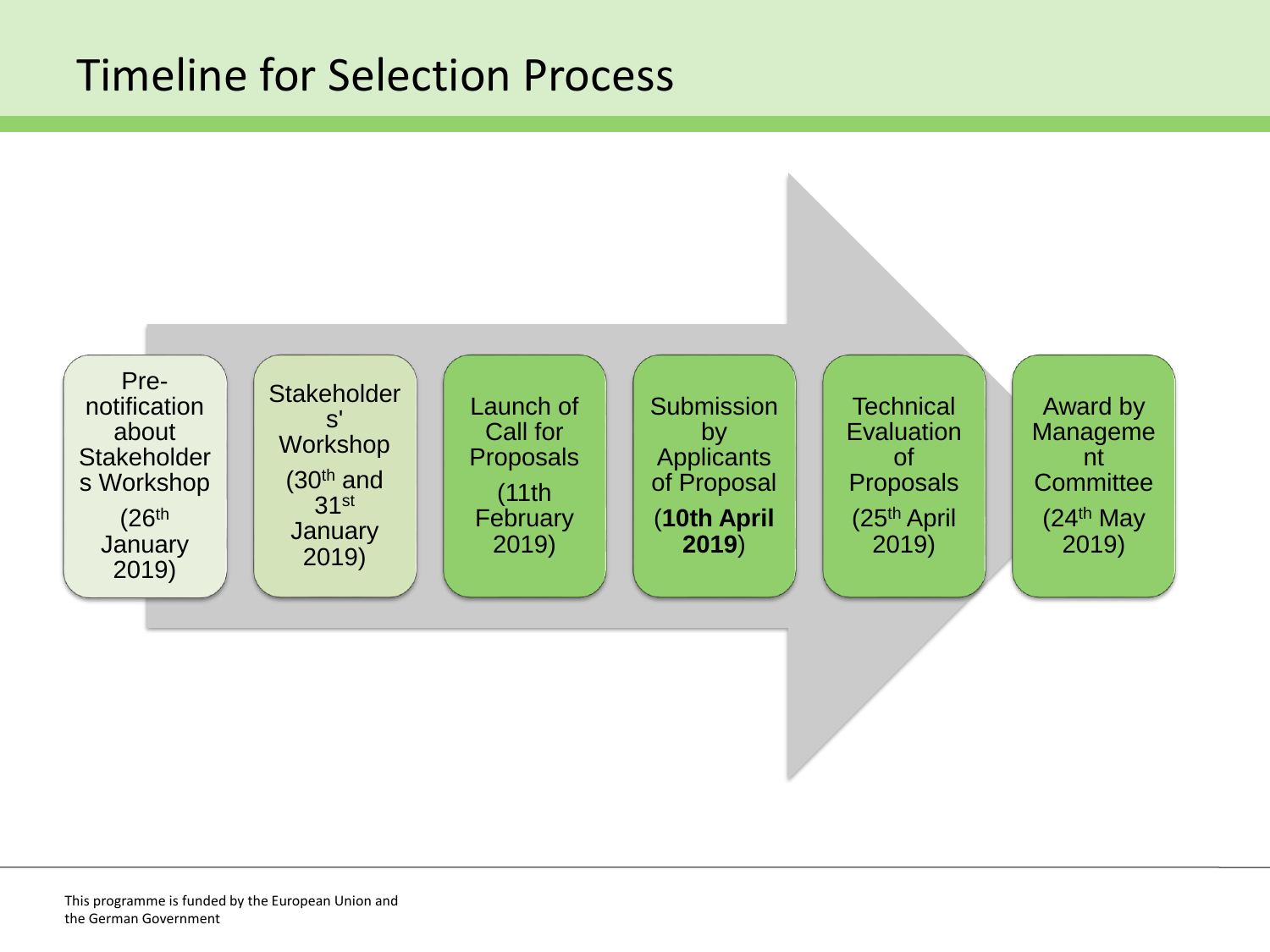### Introduction Odyssey

- Web-based platform that streamlines the work flow for building and financing mini-grid projects
- Aim to connect all stakeholders in the energy access sector (developers, financiers, donors)
- Registration to be done through separate website, detail to be provided in CfP
- Requests for clarification to be asked through support chat (**not** the forum)
- Five tools that are expected to be used:
	- i. Site and Survey Data
	- ii. Load Forecast Model
	- iii. System Design
	- iv. Tariff Design (using MYTO tool)
	- v. Financial Model



#### This programme is funded by the European Union and the German Government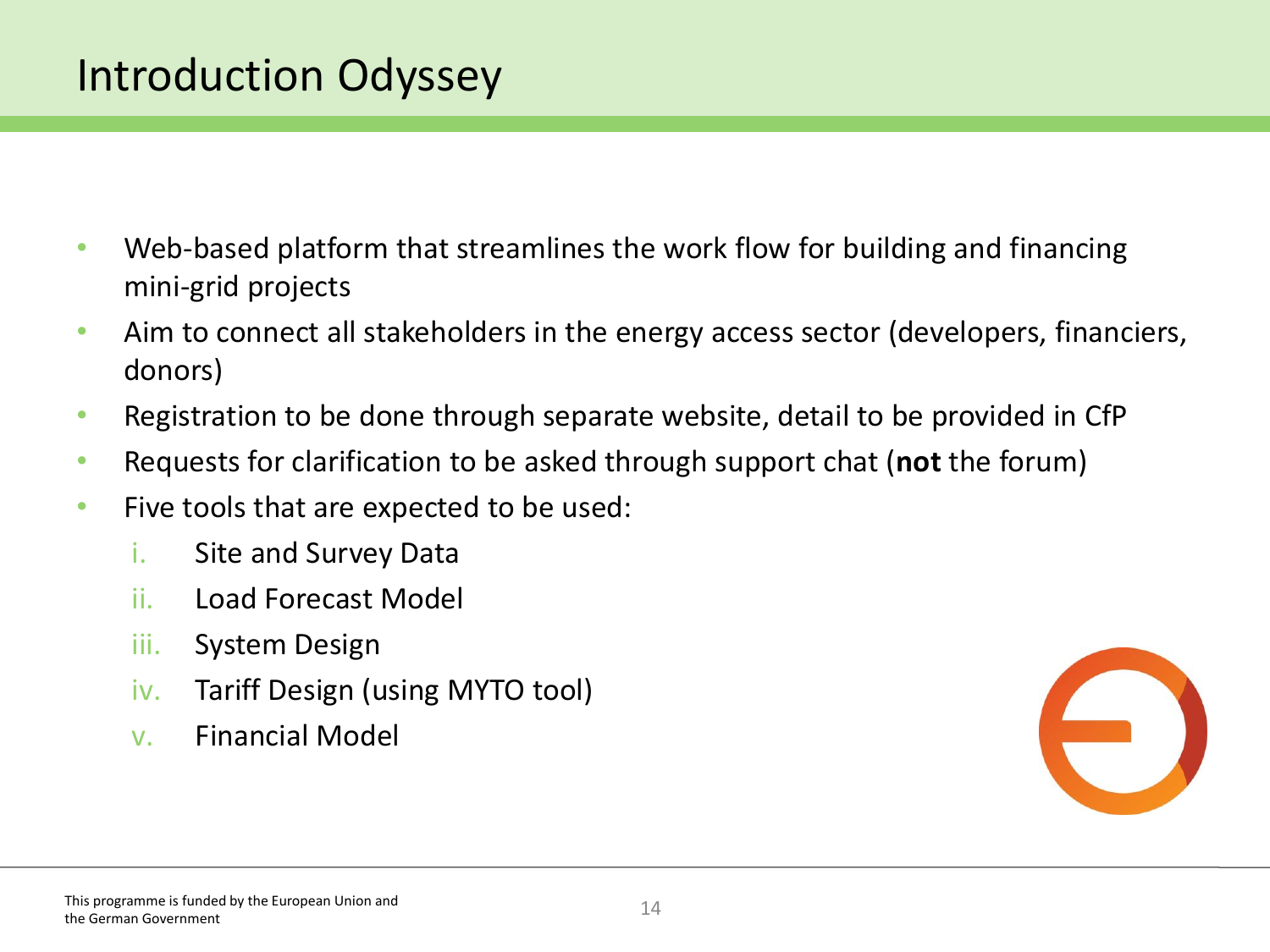### Evaluation and Publication of Results

Three steps to determine winning bidders:

#### **Preliminary Check**

Confirmation that  $\overrightarrow{a}$  all documentation is duly completed (Odyssey offers to do this check if proposals are submitted one week early).

#### **Eligibility Assessment**

 $\overline{\mathsf{\sim}}$  Submitted documents will be checked vis-à-vis the eligibility criteria.

### **Evaluation of proposals**

 $\overline{\mathsf{m}}$  Projects will be assessed and ranked per lot. Proposal with highest score will

be selected as the winner of the lot.

Non-selected candidates may request for a review of their evaluation within two weeks. Winning candidates will be made public and invited to sign the Grant Agreement. If winner withdraws, subsequent bidders for that lot will be selected, as A all documentation<br>
is duly completed<br>
(Odyssey offers to<br>
do this check if<br>
proposals are<br>
submitted one<br>
week early).<br>
Non-selected candidates may request for a review of th<br>
weeks. Winning candidates may request for a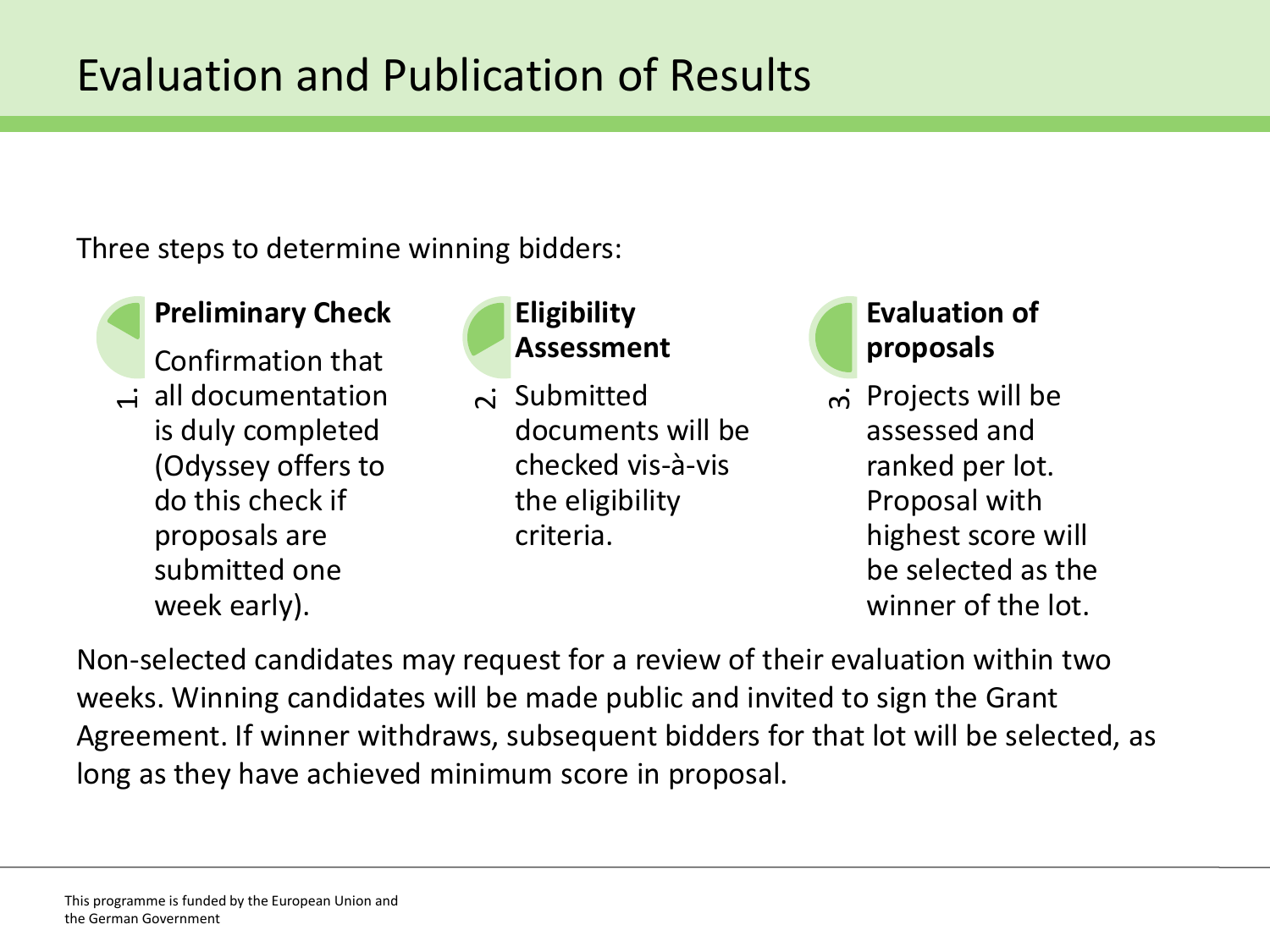Separated into four broad categories. The company should:

| Eligibility<br>Criteria | i. Be well-established in Nigeria and compliant to all laws and<br>regulations |
|-------------------------|--------------------------------------------------------------------------------|
|                         | i. Be able to attract third-party finance                                      |
|                         | i. Be capable to implement mini-grid projects                                  |
|                         | <i>i. Prepare a sound proposal</i>                                             |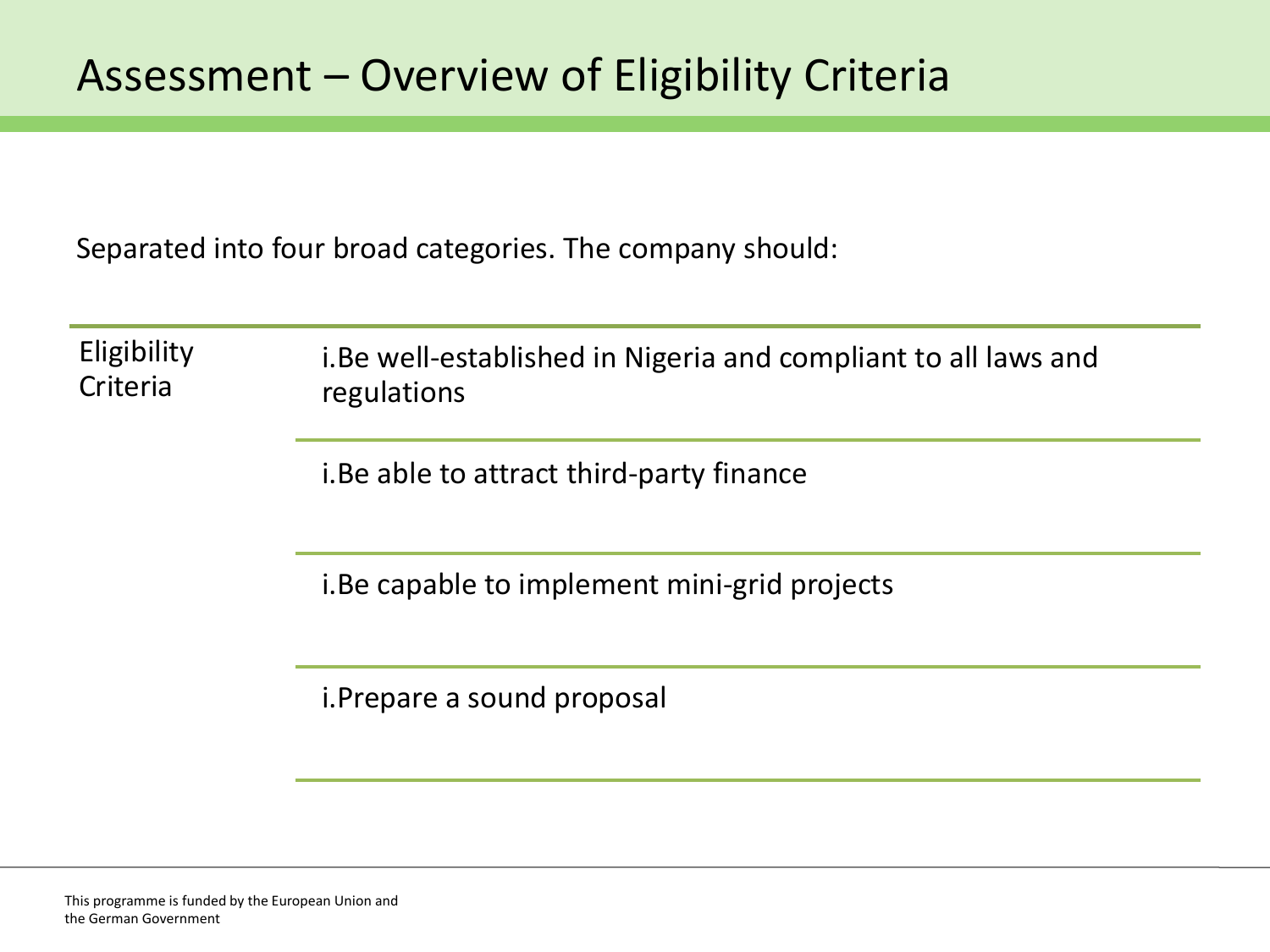## Eligibility Criteria - Establishment in Nigeria

| <b>Eligibility criteria</b>                                                                                  | <b>Proof of eligibility through</b>                                               |
|--------------------------------------------------------------------------------------------------------------|-----------------------------------------------------------------------------------|
| Incorporated as a for profit company in Nigeria.                                                             | Certificate of Incorporation with Corporate Affairs<br>Commission (CAC).          |
| No tax dues.                                                                                                 | Two (2) years Tax Clearance Certificate.                                          |
| License as an Electrical Contractor by the Nigerian<br><b>Electricity Management Service Agency (NEMSA).</b> | Copy of License.                                                                  |
| <b>Compliance with the Pension Reform Act 2004 &amp;</b><br>2014.                                            | Certificate of compliance issued by the National<br>Pensions Commission (PENCOM). |
| <b>Compliance with the Industrial Training Fund</b><br><b>Amendment Act 2011</b>                             | Certificate of Compliance.                                                        |
| <b>Registration on the BPP National Database.</b>                                                            | Evidence of registration on the BPP National Data<br>Base.                        |
| <b>Compliance with the Nigerian Social Insurance</b><br><b>Trust Fund (NSITF)</b>                            | Certificate of Compliance.                                                        |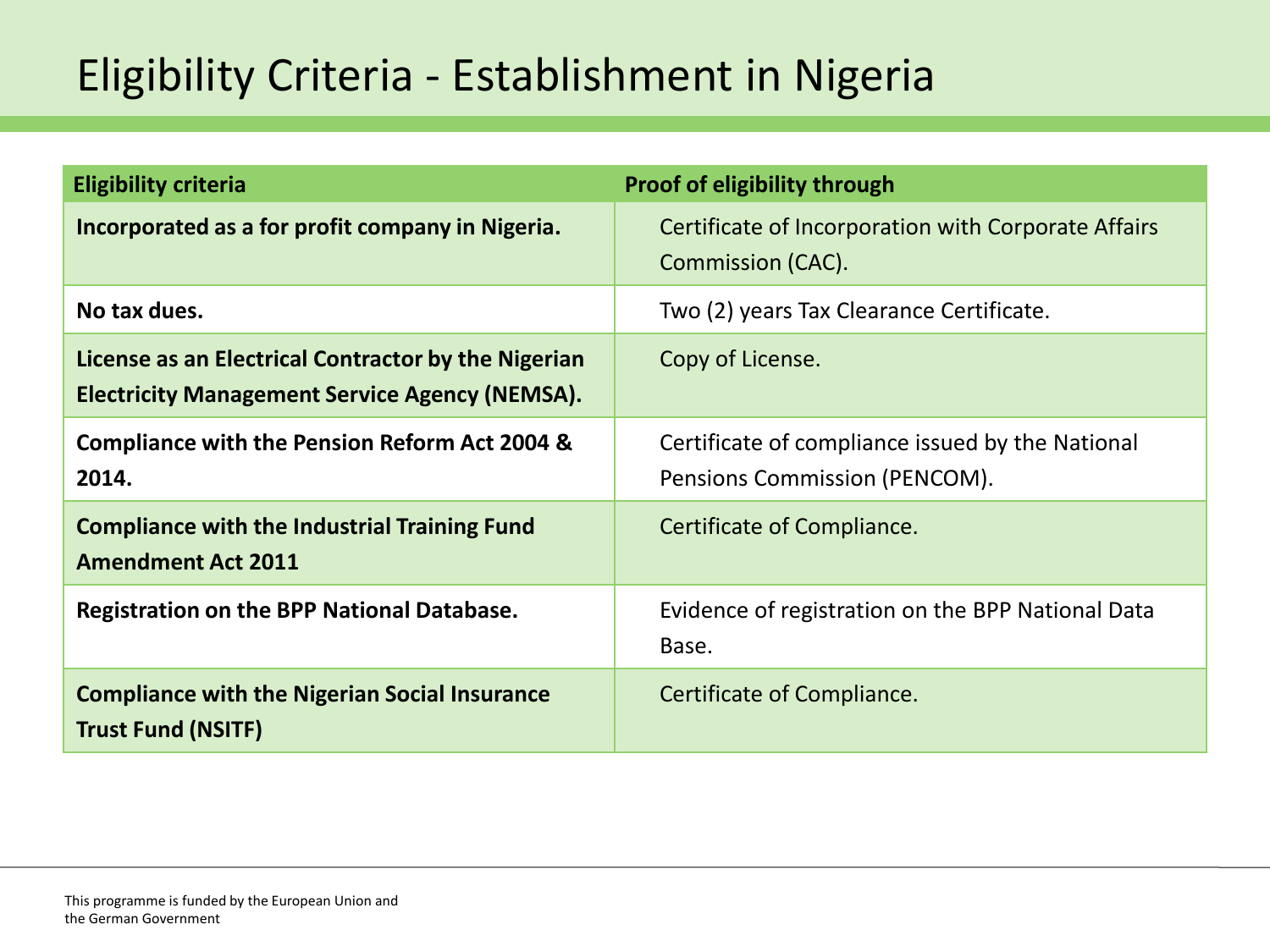## Eligibility Criteria – Ability to attract finance

| <b>Eligibility criteria</b>                              | Proof of eligibility through:                                                                                                                                                                                                                                                                           |
|----------------------------------------------------------|---------------------------------------------------------------------------------------------------------------------------------------------------------------------------------------------------------------------------------------------------------------------------------------------------------|
| <b>Proof of sufficient</b><br>insurance coverage.        | List of insurance coverage and policies on all entities relevant to the project or<br>its parent companies.                                                                                                                                                                                             |
| <b>Proof of a positive credit</b><br>report.             | Credit report of all companies related to the project from a credit bureau.                                                                                                                                                                                                                             |
| <b>Outstanding loans are</b><br>repaid in timely manner. | For entities with outstanding loans - Letters from all banks with status, terms,<br>amount remaining and standing of the project company and all companies<br>related to the project.                                                                                                                   |
| Valid bank account.                                      | Bank reference letter.                                                                                                                                                                                                                                                                                  |
| <b>Evidence of audited</b><br>financial statements.      | Audited Accounts for 2016 and 2017, signed and stamped by a certified Auditor<br>Provide, in addition to the most recent year's management financial accounts<br>(2018) for all companies involved. In the case of a new subsidiary company,<br>provide the financial statements of the parent company. |

Note: Further financial viability needs to be proven as part of the conditions precedent during the step of "transfer of possessory rights" - To be covered later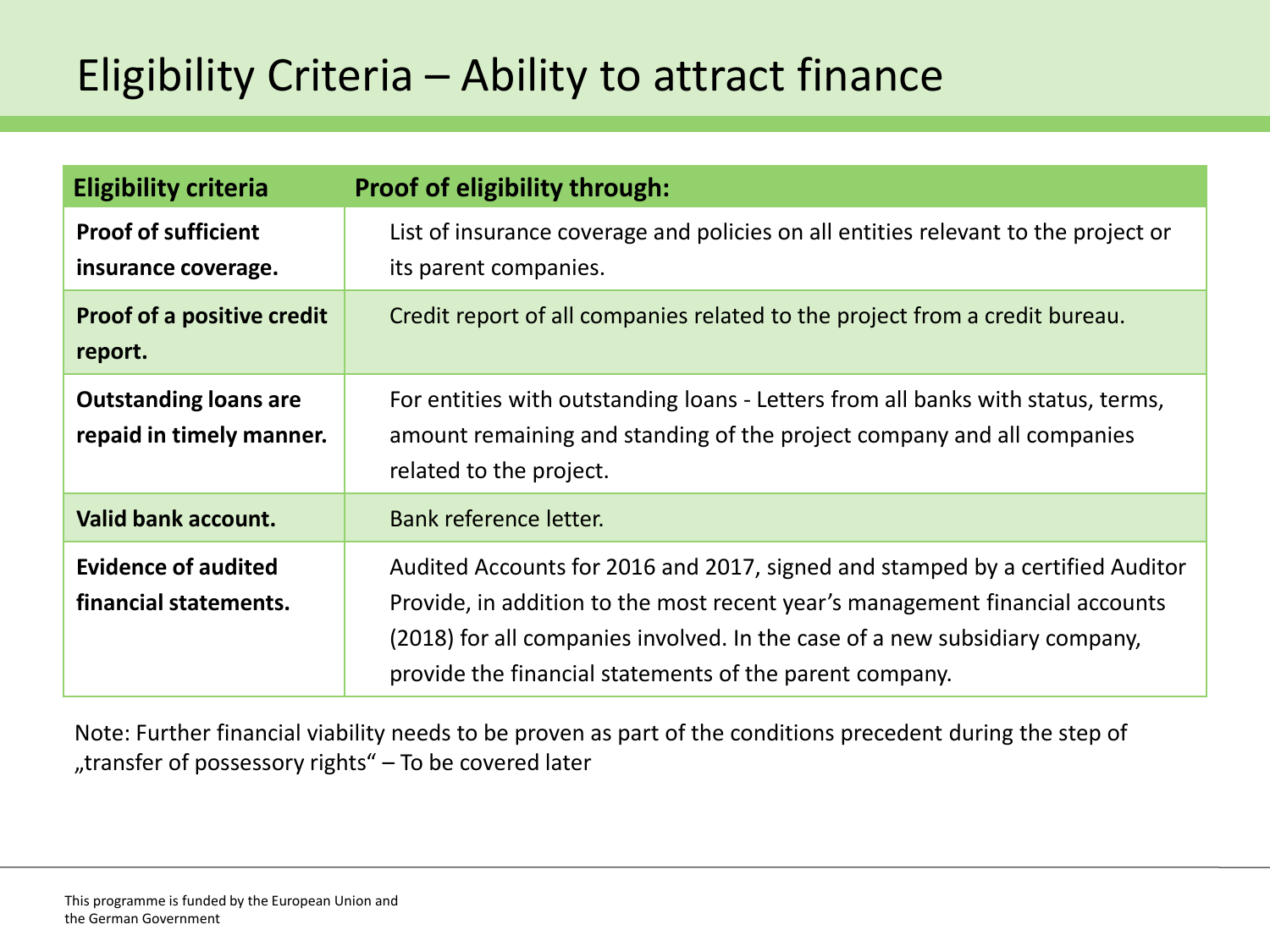## Eligibility Criteria – Capability to implement projects

| <b>Eligibility criteria</b>                                                                                                              | <b>Proof of eligibility through:</b>                                                                                                                                     |
|------------------------------------------------------------------------------------------------------------------------------------------|--------------------------------------------------------------------------------------------------------------------------------------------------------------------------|
| <b>Bidder must have received mini-grid-</b><br>specific technical trainings and/or<br>assistance from reputable organisation             | Certificate(s) of any mini-grid specific trainings conducted by at<br>least 2 staff or letter by training organisation to confirm type of<br>training carried out.       |
| <b>Experience with similar projects.</b>                                                                                                 | Evidence of contracts of similar nature executed in last 3 years.                                                                                                        |
| <b>Proof that key management staff has</b><br>sufficient experience with mini-grids<br>and you meet minimum 20% female<br>participation. | Passport copies and CVs of management involved in leadership,<br>financial and technical components.                                                                     |
| Access to inventory relevant to project<br>in terms of tools, vehicles, machines.                                                        | Evidence of ownership or assured access to relevant inventory,<br>by way of an audited recent financial statement.                                                       |
| <b>COREN</b> registered engineer on the team.                                                                                            | Evidence that one of key personnel is a COREN registered<br>Engineer.                                                                                                    |
| Lead applicant must be a COREN<br>registered company                                                                                     | Evidence that company is a COREN registered company.                                                                                                                     |
| <b>Experience installing and operating solar</b><br>mini-grids.                                                                          | Evidence that it has deployed and operated a solar mini-grid, or<br>several mini-grids with a minimum cumulative capacity of 20<br>kWp in Nigeria for at least 6 months; |
| This programme is funded by the European Union and                                                                                       |                                                                                                                                                                          |

the German Government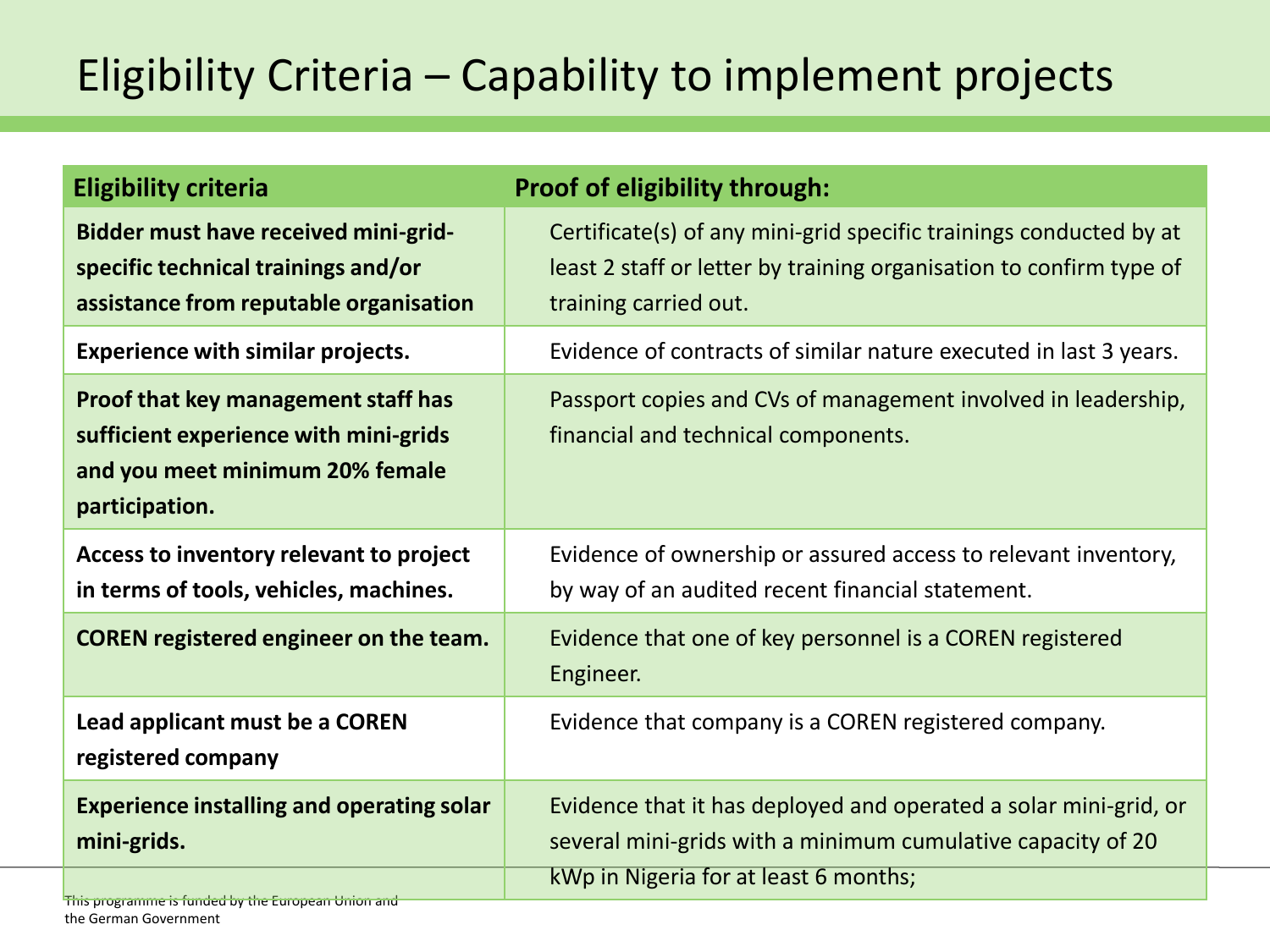## Eligibility Criteria – Preparing a sound proposal

| <b>Eligibility criteria</b>                                                                               | <b>Proof of eligibility through:</b>                                                                                                                                            |
|-----------------------------------------------------------------------------------------------------------|---------------------------------------------------------------------------------------------------------------------------------------------------------------------------------|
| Proof that sites are developed under<br>exclusive arrangement with community<br>and relevant authorities. | NERC's exclusivity agreement for all targeted sites.                                                                                                                            |
| Overview of all organisations involved in<br>the project.                                                 | Listing of shareholders, directors and percentages of<br>ownership of beneficial owners of all entities involved and<br>org chart of project company and all related companies. |
| <b>Technical design must meet minimum</b>                                                                 | Evidence that proposed project meets minimum technical                                                                                                                          |
| technical specifications.                                                                                 | specifications regarding mini-grid equipment to be procured.                                                                                                                    |
| Tariff shall be compliant with NERC's mini-                                                               | Fully filled NERC mini-grid MYTO tariff calculation tool                                                                                                                        |
| grid MYTO.                                                                                                | showing tariff to be applied.                                                                                                                                                   |
| KeyMaker Model must be based on sound                                                                     | Market data including reference to data resources regarding                                                                                                                     |
| market data.                                                                                              | the KeyMaker activity.                                                                                                                                                          |
| Proof that the KeyMaker product will find a                                                               | Co-signed letter of intent with a partner company for                                                                                                                           |
| market.                                                                                                   | deployment of the KeyMaker activity.                                                                                                                                            |
| <b>Commitment to statements and</b>                                                                       | Accurately filled sworn affidavit as per a template, including                                                                                                                  |
| declarations via a sworn affidavit.                                                                       | evidence that firm has an authorised signatory.                                                                                                                                 |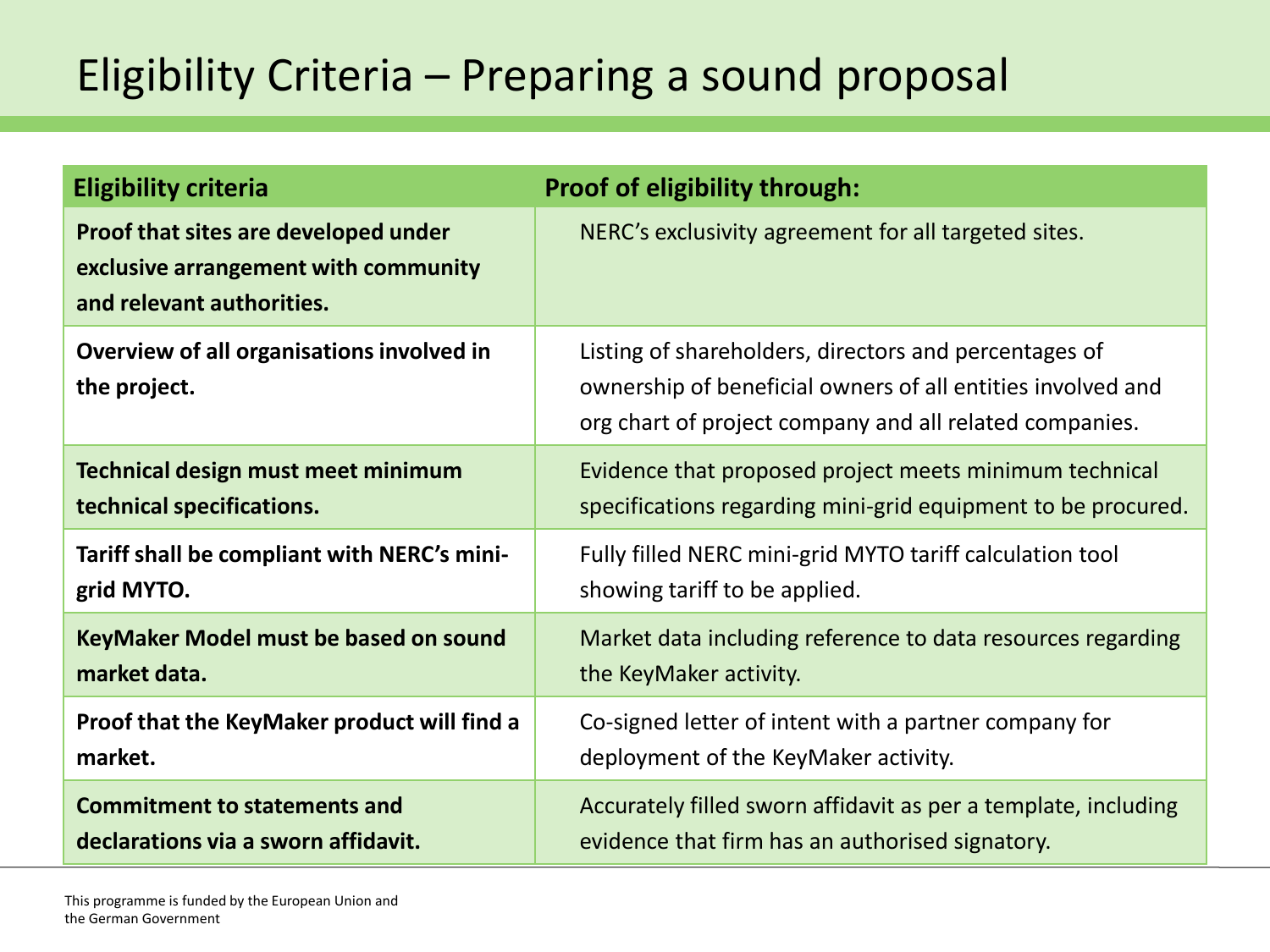Evaluation will be based on business plans and data submitted via Odyssey

- Maximum score of 1,000 points
- Proposals below 500 points automatically rejected

#### Proposals to include

| Project<br>background  | Profile of project<br>sites and Demand<br>Assessment | <b>System Design</b>                                               | <b>Business Model</b><br>incl. KeyMaker<br><b>Model</b> |
|------------------------|------------------------------------------------------|--------------------------------------------------------------------|---------------------------------------------------------|
| <b>O&amp;M</b> and CRM | Financial<br>Modelling incl.<br>tariff               | Implementation<br><b>Strategy and</b><br><b>Regulatory Process</b> | <b>Risk and SWOT</b><br>Analysis                        |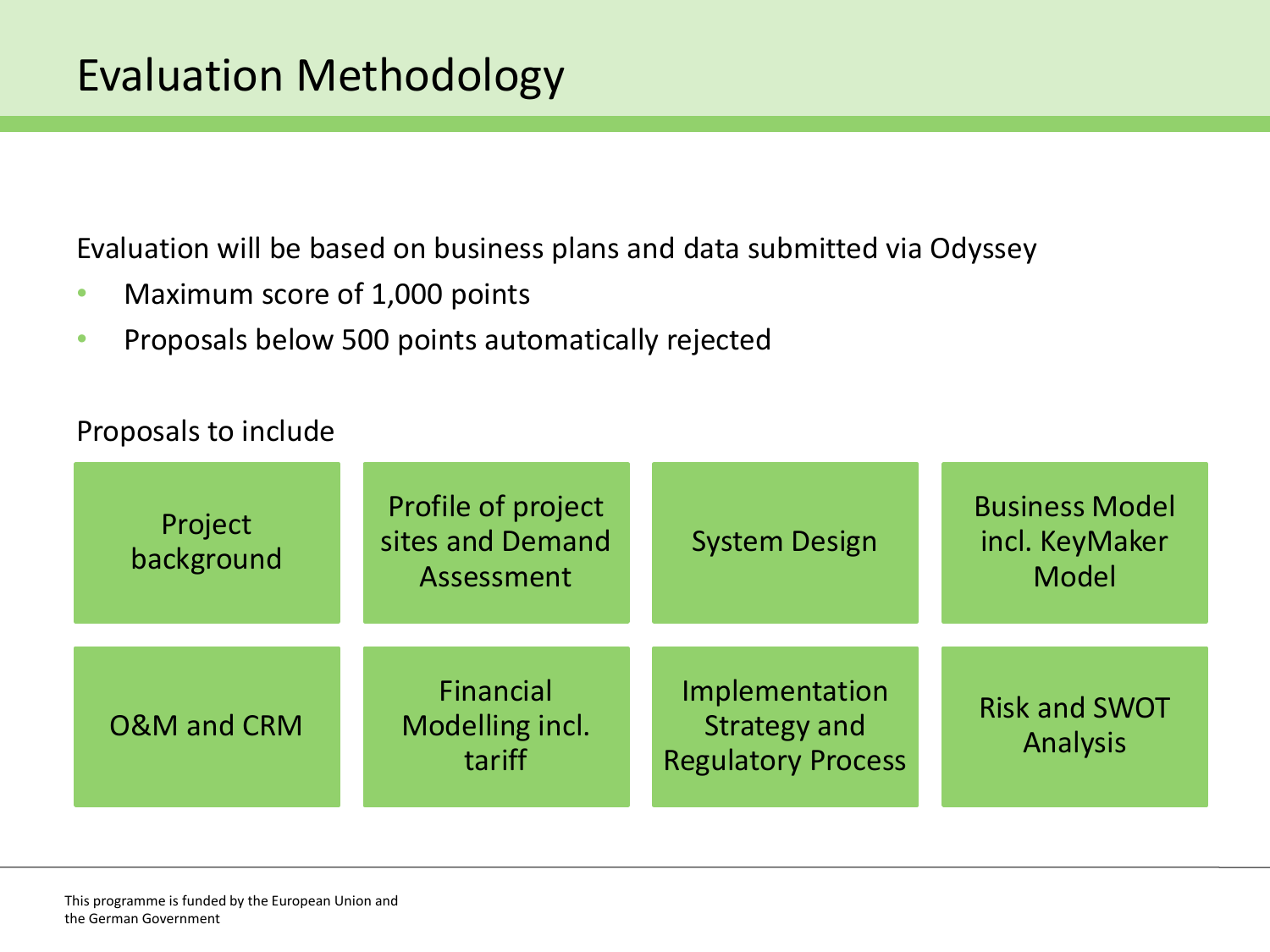Evaluation will include both **project** and **company** aspects to strengthen a company's ability to pass **financial due diligence**.

Company aspects that will add points to the proposal include:

- $\checkmark$  Sound company profile and experience
- $\checkmark$  Submission includes ready-signed contract with KeyMaker partner instead of LoI
- $\sqrt{\phantom{a}}$  Annual revenue exceeding 50% of total project value
- $\sqrt{\phantom{a}}$  Positive cashflow for last six months
- Positive average EBITDA over last three years
- Experience handling loans for (solar) projects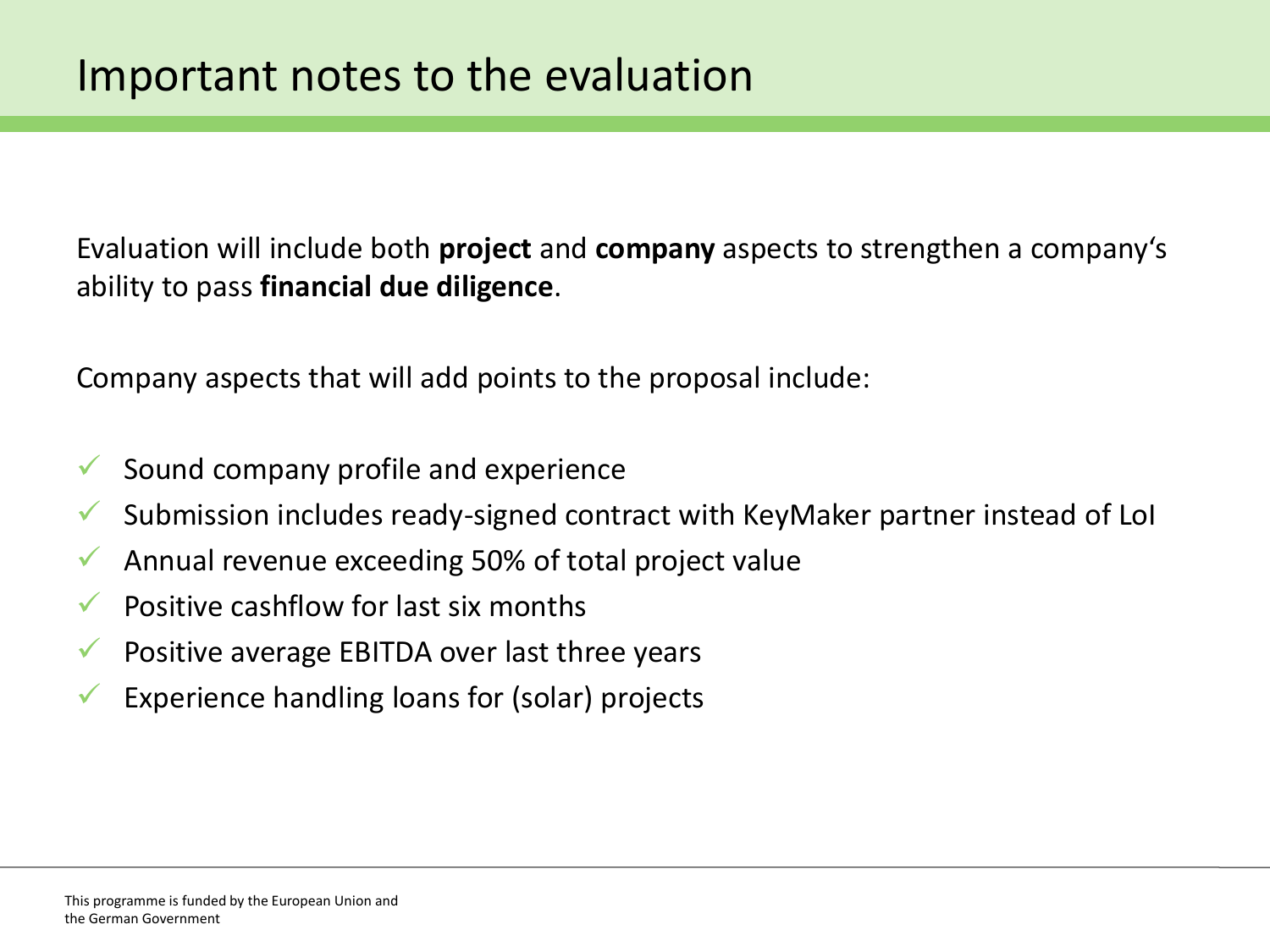- 1. Clear explanation what **benefits** this projects creates
	- Social: Creation of Employment, Community Buy-In
	- Environmental: Use of renewables and environmentally friendly technology
	- Financial: Economic stimulation and long-term local benefits
- **2. Sound and profitable KeyMaker business** leading to financially sustainable overall project
- **3. Logical and modular system design** approach capable of adapting to growth in demand
- **4. Reasonable financial assumptions** with a profitable business overall
- **5. Projects focused on long-term**, with sustainable operations and maintenance and customer engagement approach
- 6. Clear and well thought-out **risk analysis and mitigation approach**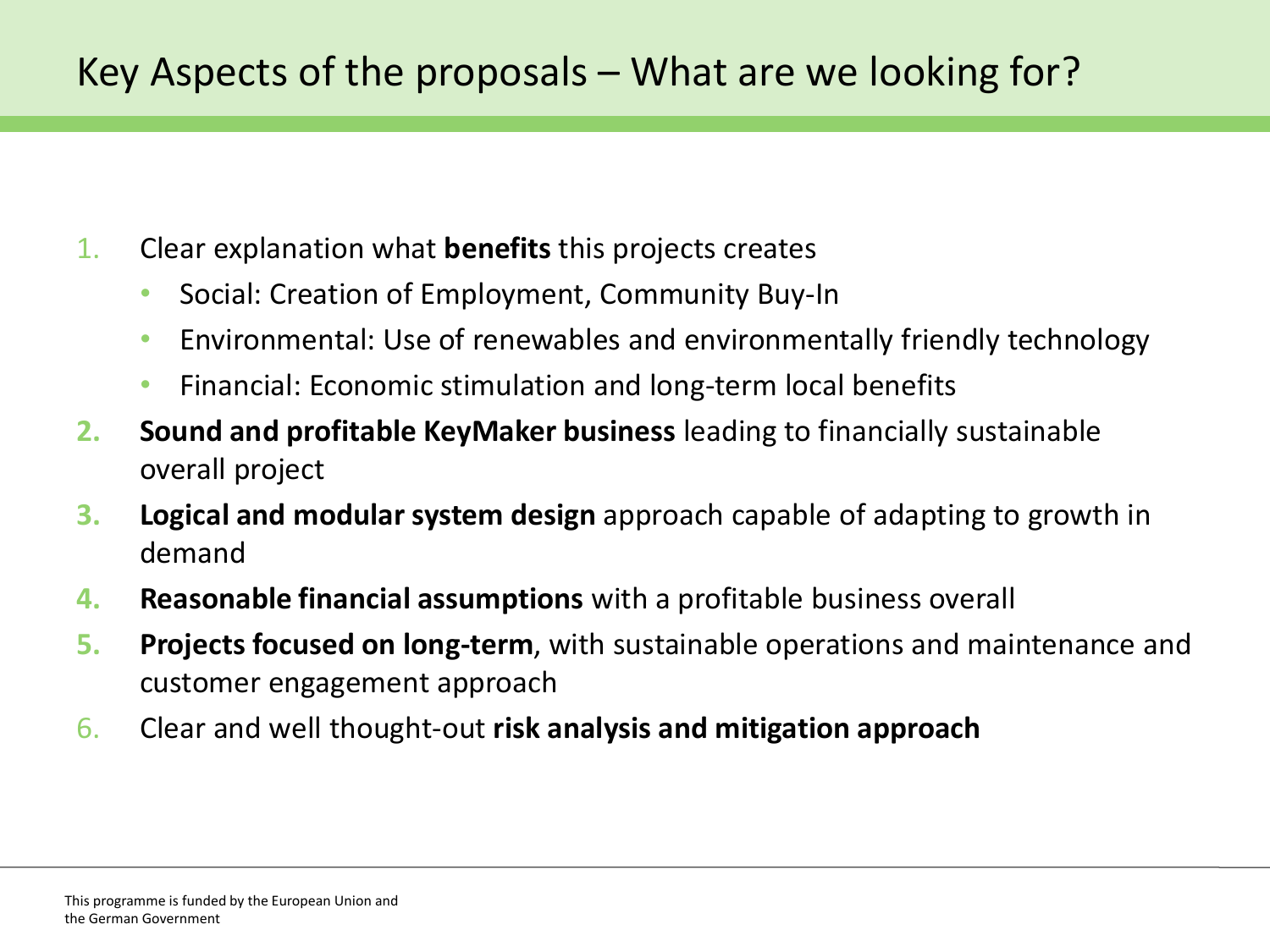### Technical Specifications

- Aim of quality, durability, standardised approaches and overall sustainable design
- **Only solar PV + battery storage solutions** (with potential for diesel genset) are eligible Minimum renewables fraction of 50%
- Access to Tier 5 electricity service to be guaranteed for customers
- Two aspects to be considered
	- Minimum Service Quality Requirements
	- Technical System Minimum Requirements
- Datasheets of all specified products and solutions are to be provided
- Design to be done as per NERC Mini-Grid Regulations 2016
- Details of all aspects will be covered in Call for Proposals

|                                                                               | <b>Category 1-A</b>                                                | <b>Category 1-B</b>                                            | <b>Category 2</b>                                                                        |
|-------------------------------------------------------------------------------|--------------------------------------------------------------------|----------------------------------------------------------------|------------------------------------------------------------------------------------------|
| <b>Battery inverter</b><br>continuous output in year<br>3 after commissioning |                                                                    | 10  300 kW                                                     | 150  1000 kW                                                                             |
| <b>Description</b>                                                            | Modular single phase,<br>battery<br>per<br>one<br>inverter cluster | Modular three<br>phase,<br>one battery per inverter<br>cluster | Large modular or central<br>three-phase inverter, multi<br>string central battery system |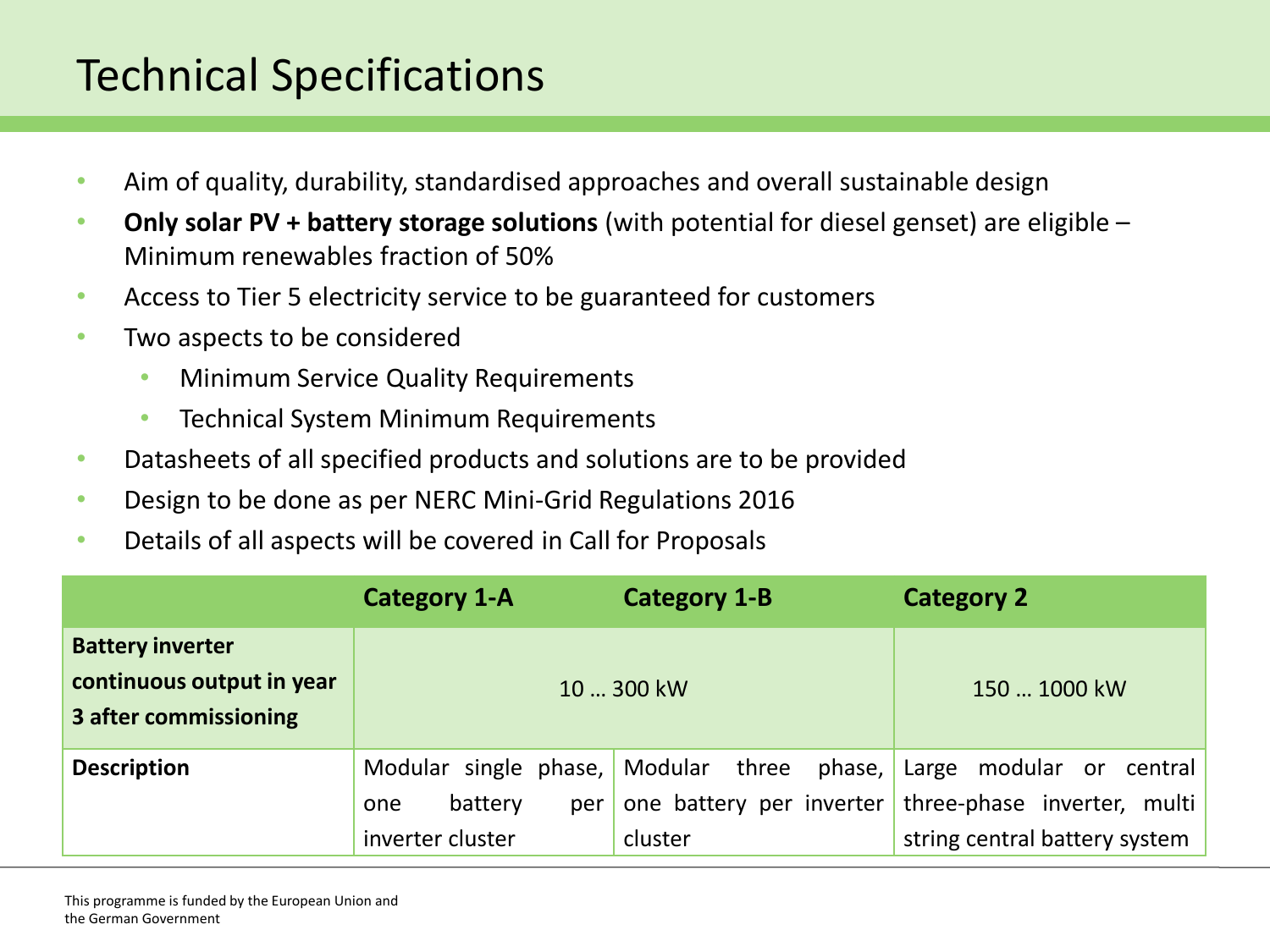





# **Questions**

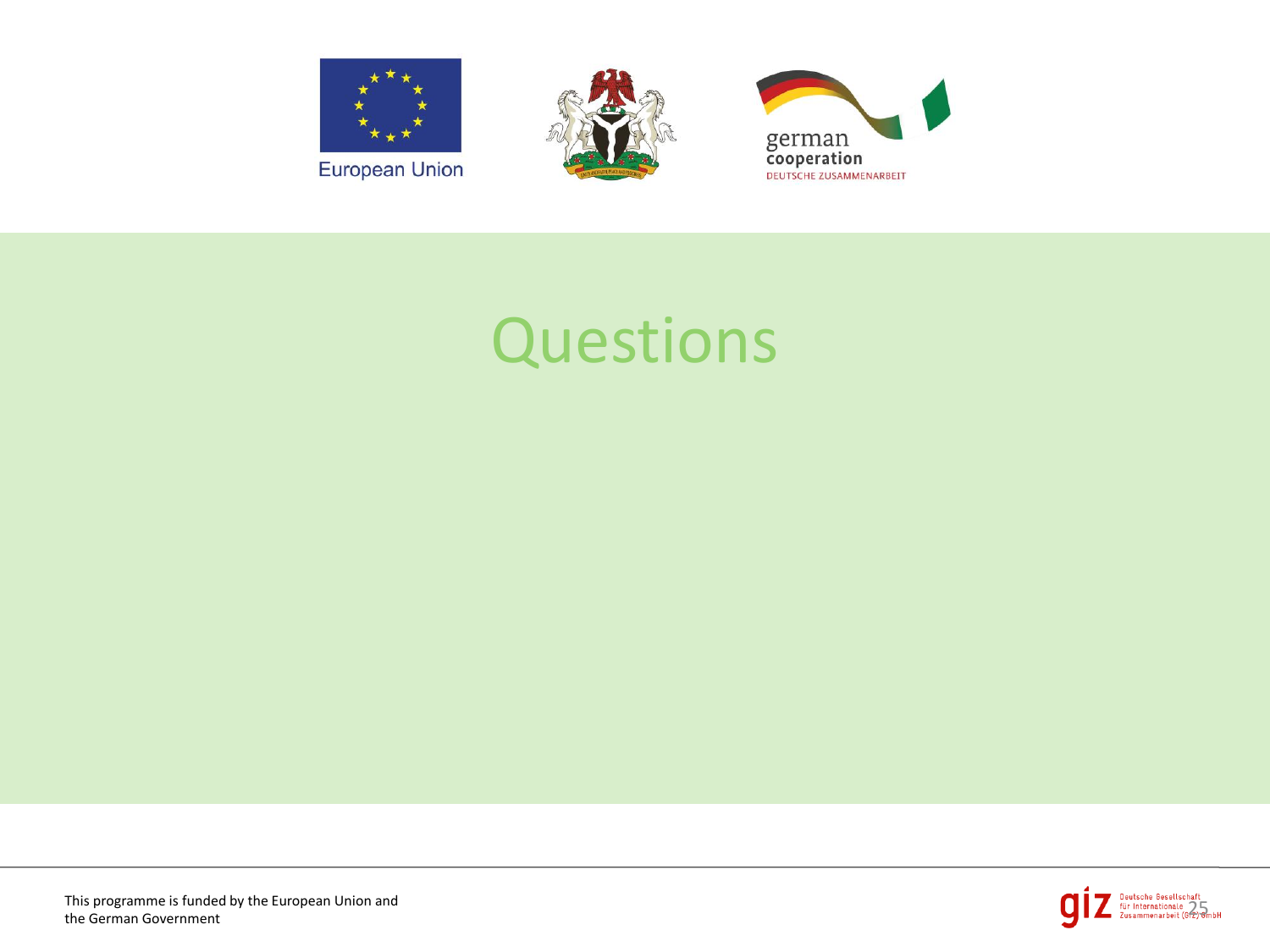

# Implementation Process

- Timeline for Implementation Process
- Conditions Precedent
- Monitoring Stages

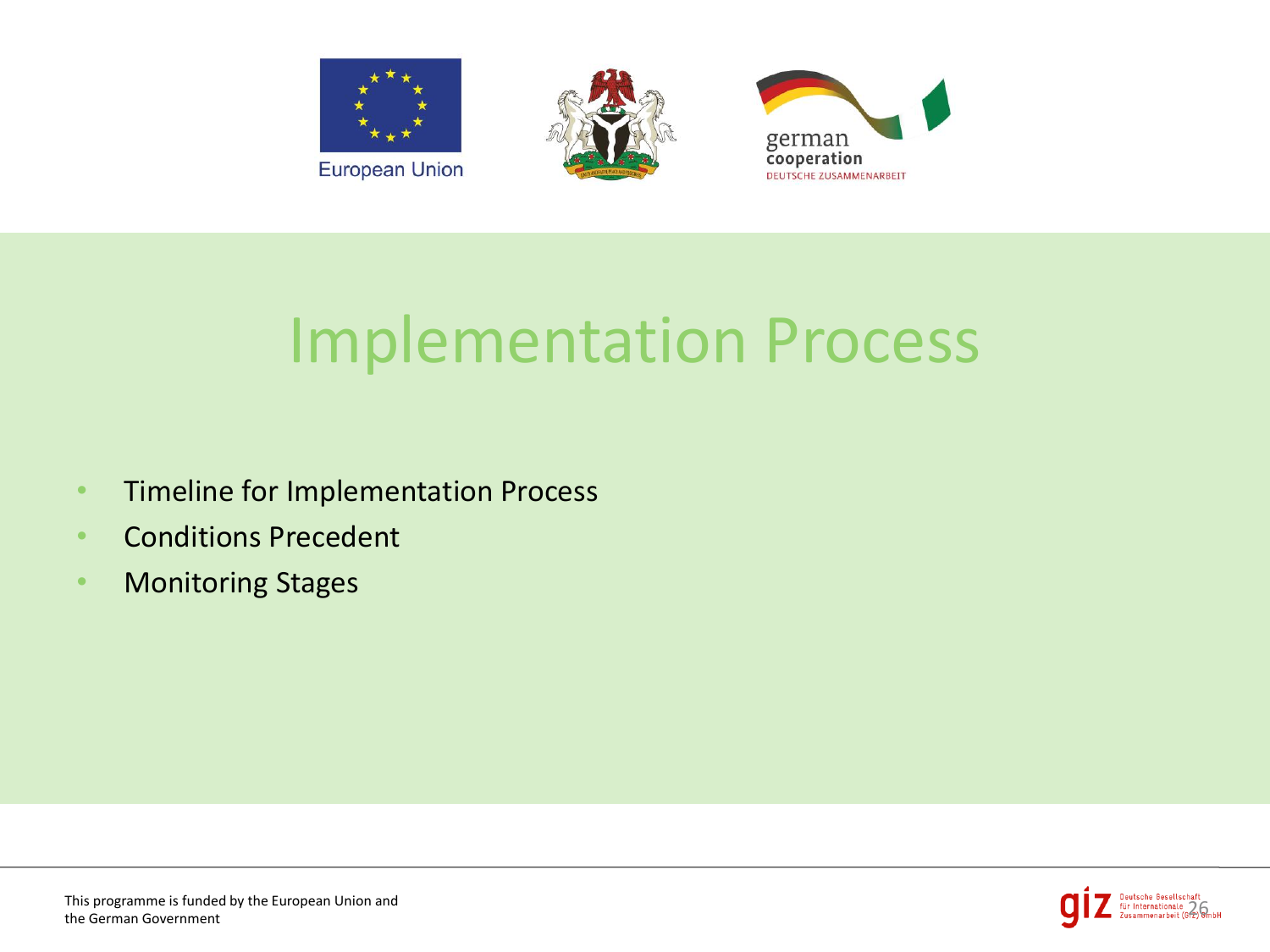### Timeline for Implementation Process

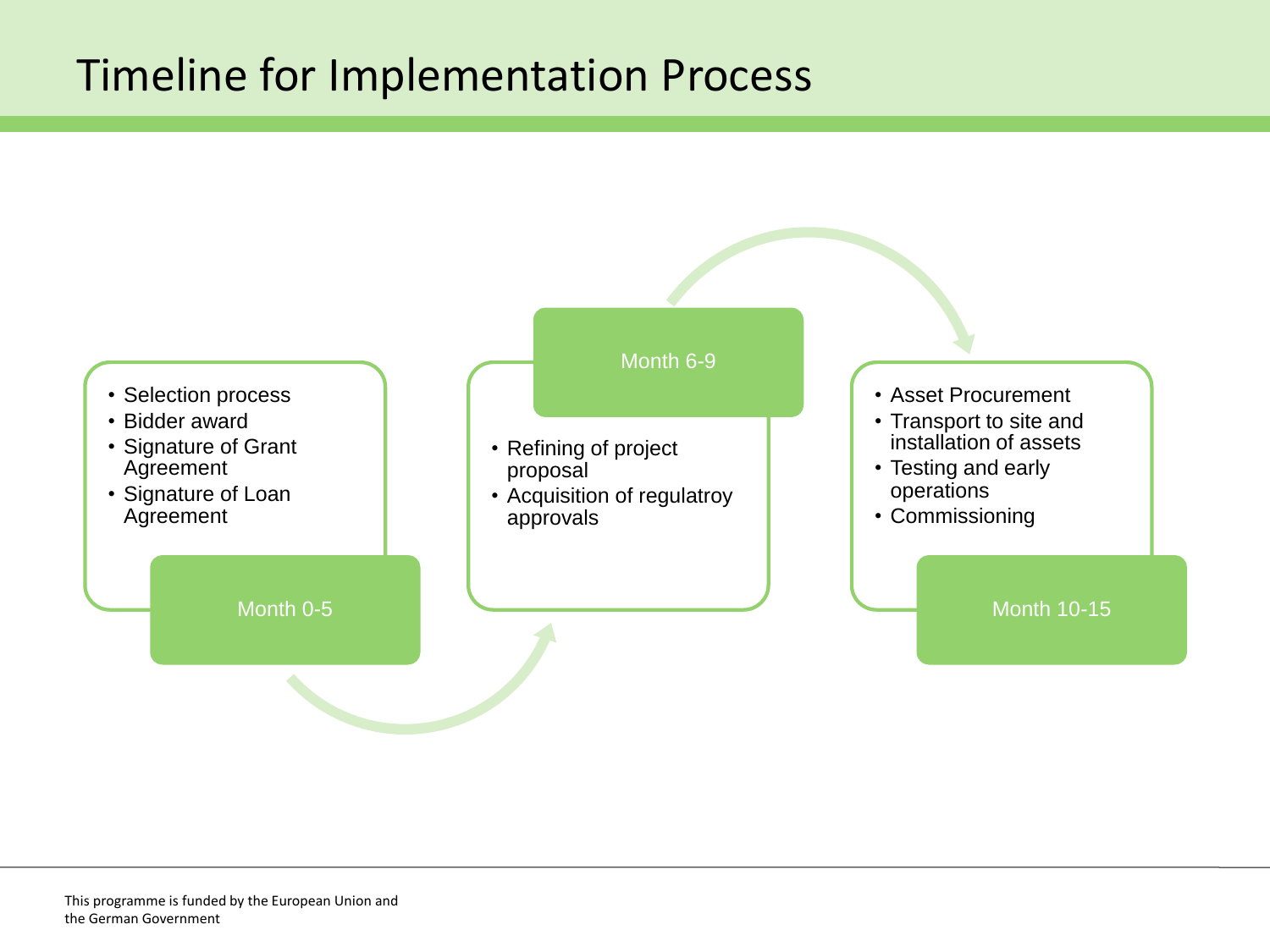### Conditions for Transfer of Ownership – Three Steps

#### **1. Signature of Grant Agreement:**

REA and selected bidder establish Grant Agreement

#### **2. Conditions Precedent met leading to transfer of possessory rights:**

If Conditions Precedent are met, NESP procures grant assets on REA's behalf and transports them to an accessible point. The selected bidder transports the equipment to site and REA transfers possessory rights (in form of a licence). Selected bidder procures privately financed assets and transports them to site.

#### **3. Conditions and transfer of ownership:**

Selected bidder installs all assets (granted and privately financed) and tests them. If mini-grid project meets Conditions, the REA transfers the ownerhsip over the grant assets to selected bidder. This will lead to the commissioning of the project.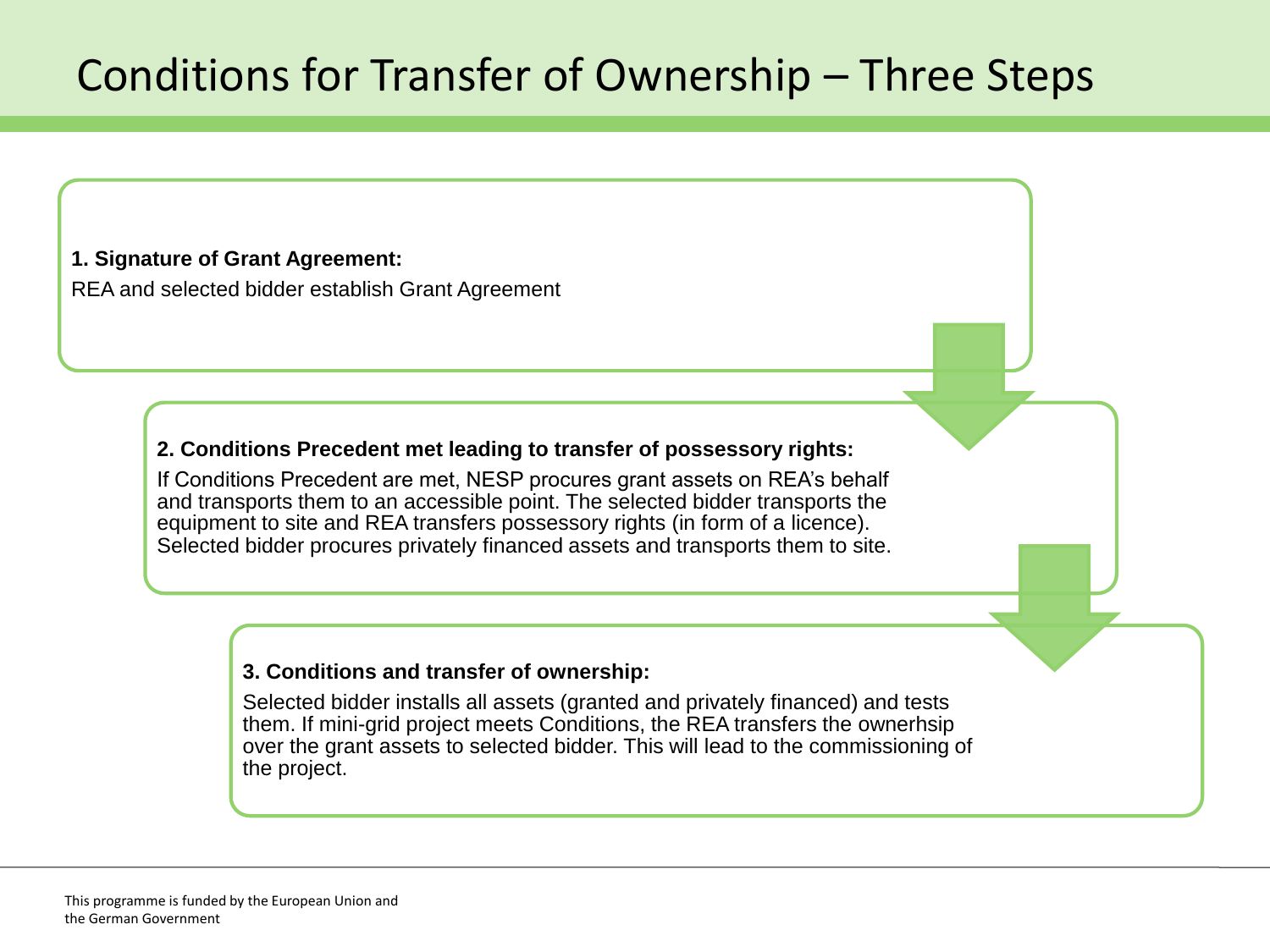## Conditions Precedent for transfer of possessory rights

- 1. Notification of project award by REA and Grant Agreement with REA signed
- 2. Business plan certified via Technical Assistance
- 3. Proof of acquisition of all required regulatory approvals
- 4. Proof of establishment of contractual relations with third parties
- 5. Proof that at least one company in consortium has annual revenue exceeding 50% of total proposed project value.
- $6.$  Proof that at least one company in consortium has positive cashflow for last 6 months, or positive average EBITDA over last three years.
- 7. Evidence of access to a loan or third-party equity investment in past 5 years for value of at least EUR 50,000 (from at least one company in the consortium).
- 8. Evidence of availability of, at least, 10% of the total project costs in the form of equity.
- 9. Proof of acquisition of all necessary private investment to pay for costs of project not covered by Grant (e.g. equity availability, signed loan agreement)
- 10. Certificate of project assets, proof of shipment of equipment and their arrival to site, for all assets procured by the selected bidder
- 11. Progress report
- 12. Mini-grid component recycling plan with a specific focus on battery recycling
- 13. Confirmation from the first verification visit by REA that the quality and quantity of project assets on-site as procured by the selected bidder corresponds with the proof submitted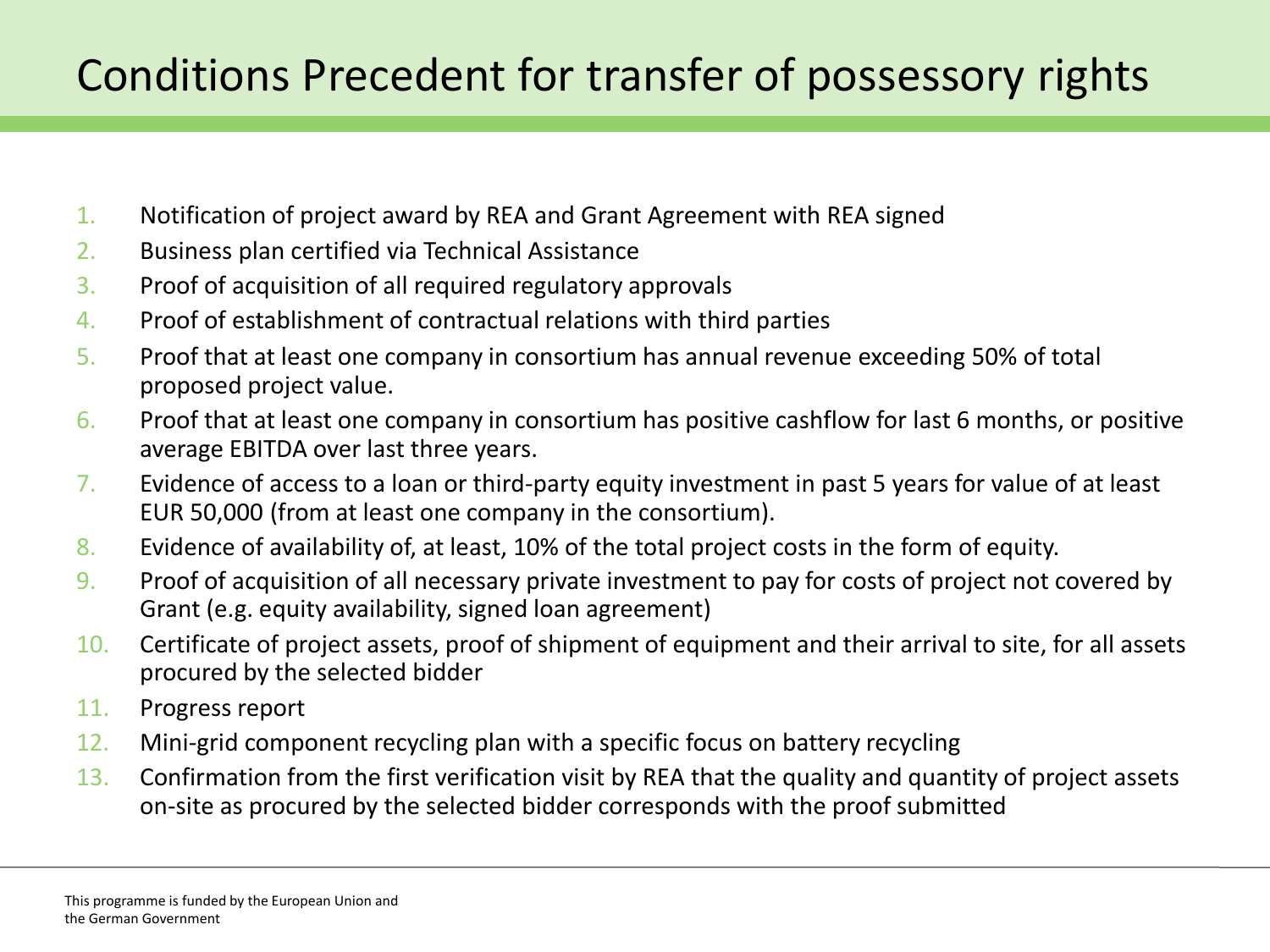### Conditions Precedent for transfer of ownership

- 1. Certificate (issued by the appropriate Authority) of installation (including testing) of the mini-grid assets, as indicated in the Grant Agreement
- 2. Proof of number of connections, as indicated in the Grant Agreement
- 3. Final report by the selected bidder
- 4. Confirmation from second verification visit by REA during early stages of operations and after technical commissioning to verify that project assets were properly installed and system supplies electricity up to standards
- 5. Procurement of valid and enforceable Advance Payment Performance Guarantee in favour of REA, for which duration shall not extend beyond date of completion of minimum number of connections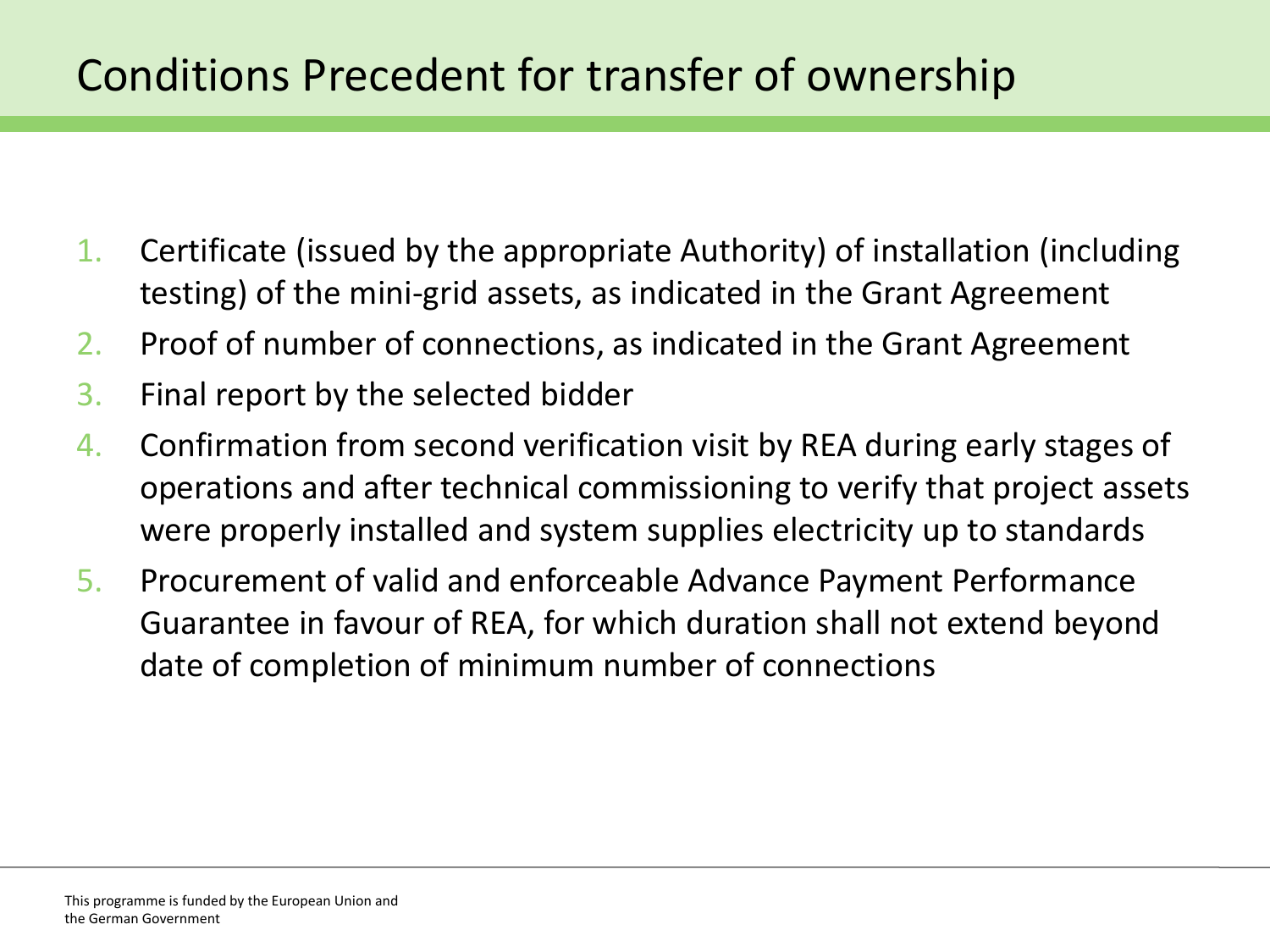### Monitoring Stages

| <b>Selected bidder</b>                  | <b>Scheme Managers</b>                   |  |  |
|-----------------------------------------|------------------------------------------|--|--|
| <b>Selection process</b>                |                                          |  |  |
| Submission of project proposal          | First verification visit (existing site) |  |  |
|                                         |                                          |  |  |
| <b>Project implementation</b>           |                                          |  |  |
| <b>Progress Report</b>                  | <b>Second Verification Visit</b>         |  |  |
|                                         |                                          |  |  |
| Mini-grid system testing and operations |                                          |  |  |
| <b>Final Report</b>                     | <b>Third Verification Visit</b>          |  |  |